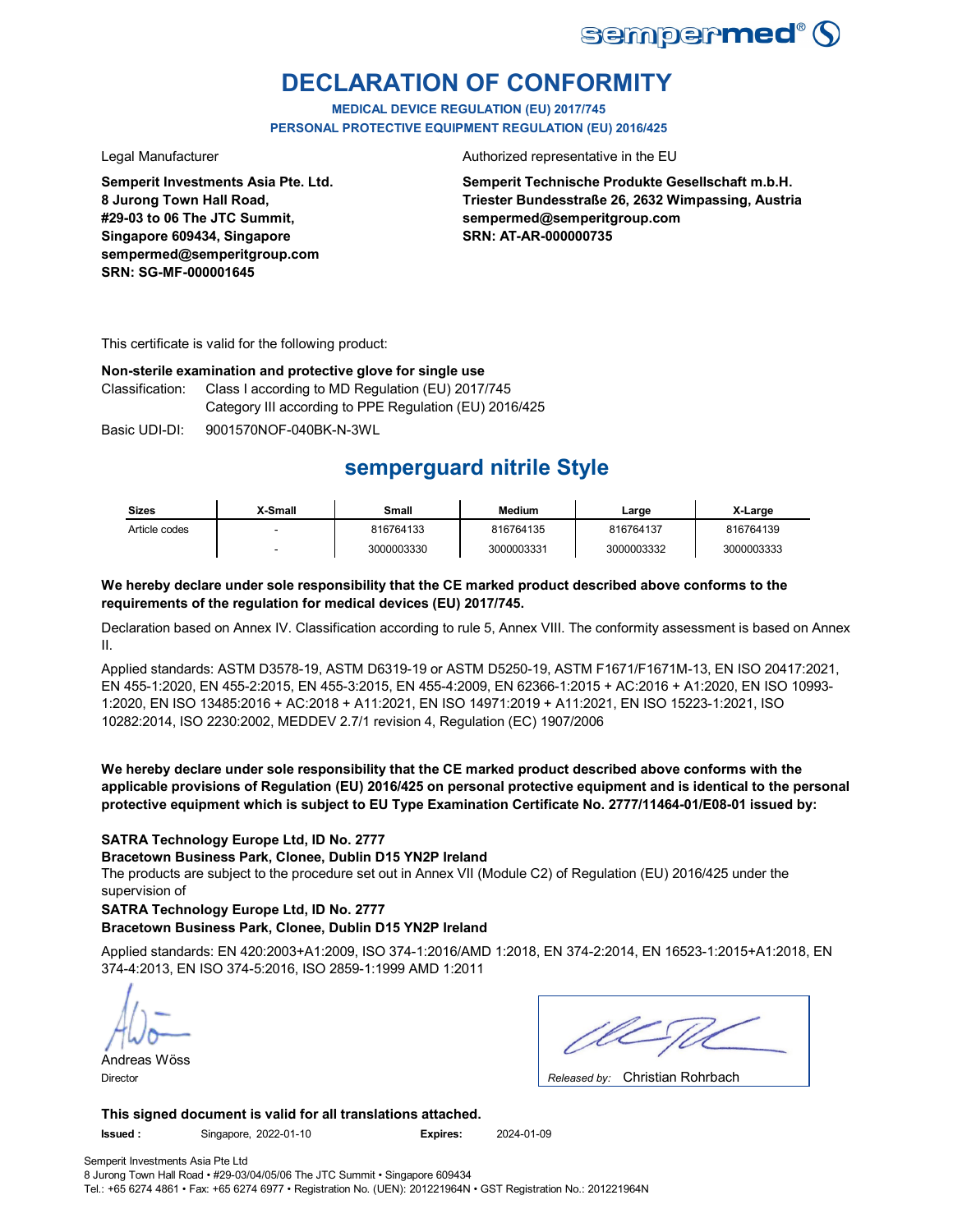

# **KONFORMITÄTSERKLÄRUNG**

MEDIZINPRODUKTEVERORDNUNG (EU) 2017/745 VERORDNUNG (EU) 2016/425 FÜR PERSÖNLICHE SCHUTZAUSRÜSTUNG

**Semperit Investments Asia Pte. Ltd. 8 Jurong Town Hall Road, #29-03 to 06 The JTC Summit, Singapore 609434, Singapore sempermed@semperitgroup.com SRN: SG-MF-000001645**

#### Hersteller EU-Bevollmächtigter

**Semperit Technische Produkte Gesellschaft m.b.H. Triester Bundesstraße 26, 2632 Wimpassing, Austria sempermed@semperitgroup.com SRN: AT-AR-000000735**

Dieses Zertifikat ist gültig für die folgenden Produkte:

**Nicht-steriler Untersuchungs- und Schutzhandschuh für den Einmalgebrauch**

Klassifizierung: Klasse I gemäß Medizinprodukteverordnung (EU) 2017/745 Kategorie III gemäß PSA Verordnung (EU) 2016/425

Basic UDI-DI: 9001570NOF-040BK-N-3WL

# **semperguard nitrile Style**

| Größen         | X-Small | <b>Small</b> | <b>Medium</b> | Large      | X-Large    |
|----------------|---------|--------------|---------------|------------|------------|
| Artikelnummern |         | 816764133    | 816764135     | 816764137  | 816764139  |
|                |         |              |               |            |            |
|                |         |              |               |            |            |
|                | -       | 3000003330   | 3000003331    | 3000003332 | 3000003333 |

### **Wir bestätigen hiermit unter alleiniger Verantwortung, dass die CE gekennzeichneten Produkte mit den Anforderungen der Medizinprodukteverordnung (EU) 2017/745 übereinstimmen.**

Erklärung basierend auf Anhang IV. Klassifizierung gemäß Regel 5, Anhang VIII. Konformitätsbewertung gemäß Anhang II.

Angewandte Normen: ASTM D3578-19, ASTM D6319-19 or ASTM D5250-19, ASTM F1671/F1671M-13, EN ISO 20417:2021, EN 455-1:2020, EN 455-2:2015, EN 455-3:2015, EN 455-4:2009, EN 62366-1:2015 + AC:2016 + A1:2020, EN ISO 10993-1:2020, EN ISO 13485:2016 + AC:2018 + A11:2021, EN ISO 14971:2019 + A11:2021, EN ISO 15223- 1:2021, ISO 10282:2014, ISO 2230:2002, MEDDEV 2.7/1 revision 4, Regulation (EC) 1907/2006

**Wir bestätigen hiermit unter alleiniger Verantwortung, dass die oben genannten CE gekennzeichneten Produkte mit den maßgeblichen Bestimmungen der Verordnung (EU) 2016/425 für Persönliche Schutzausrüstung übereinstimmen und Gegenstand sind der EU-Baumusterprüfbescheinigung Nr. 2777/11464-01/E08-01 ausgestellt durch:**

**SATRA Technology Europe Ltd, ID No. 2777**

**Bracetown Business Park, Clonee, Dublin D15 YN2P Ireland**

Die Produkte sind Gegenstand der Verfahren gemäß Annex VII (Module C2) der Verordnung unter Aufsicht von **SATRA Technology Europe Ltd, ID No. 2777**

### **Bracetown Business Park, Clonee, Dublin D15 YN2P Ireland**

Angewandte Normen: EN 420:2003+A1:2009, ISO 374-1:2016/AMD 1:2018, EN 374-2:2014, EN 16523-1:2015+A1:2018, EN 374-4:2013, EN ISO 374-5:2016, ISO 2859-1:1999 AMD 1:2011

Gültig bis: 2024-01-09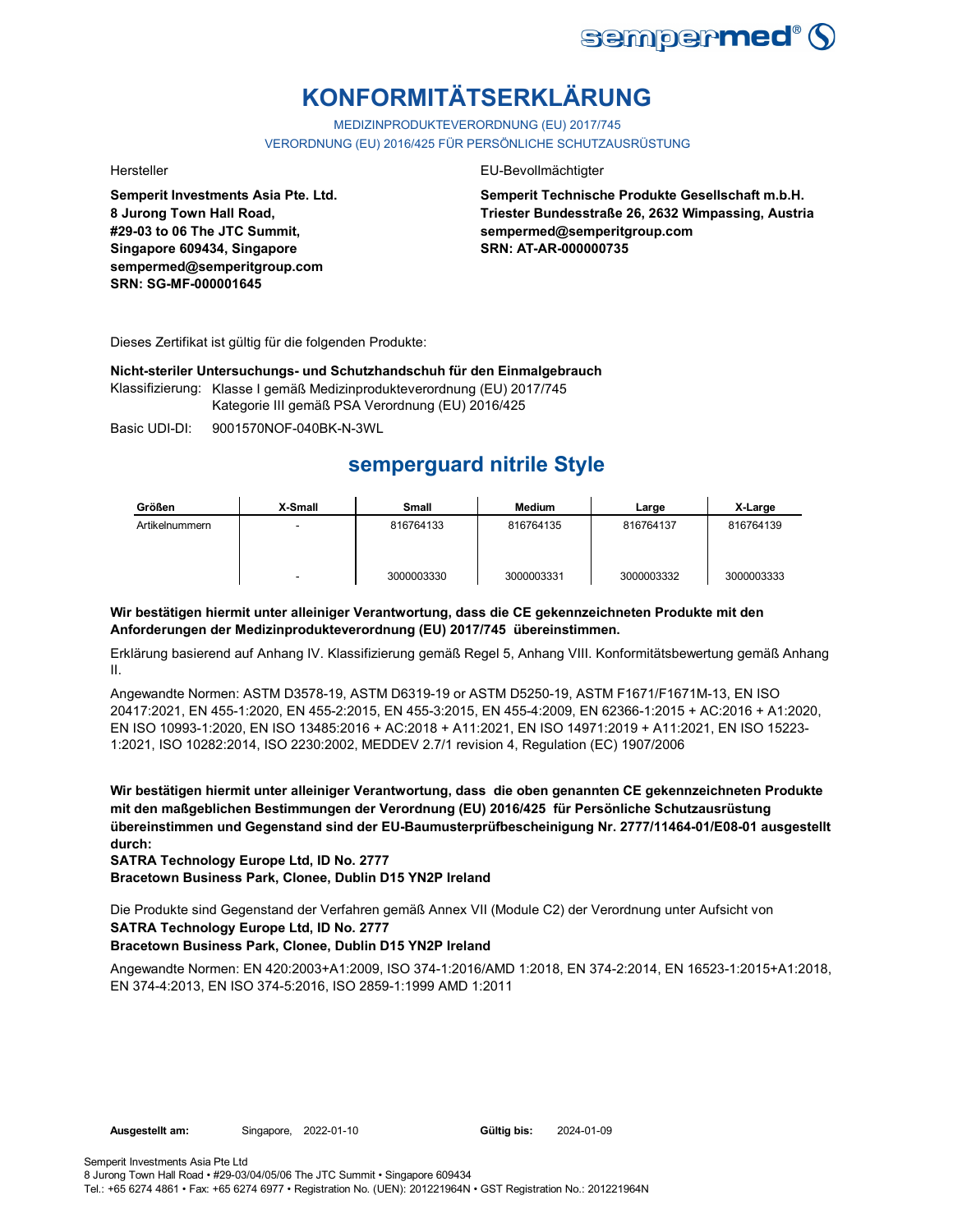

# **DÉCLARATION DE CONFORMITÉ**

RÈGLEMENT POUR LES DISPOSITIFS MÉDICAUX (UE) 2017/745 RÈGLEMENT (UE) 2016/425 POUR L'ÉQUIPEMENT DE PROTECTION INDIVIDUELLE

**Semperit Investments Asia Pte. Ltd. 8 Jurong Town Hall Road, #29-03 to 06 The JTC Summit, Singapore 609434, Singapore sempermed@semperitgroup.com SRN: SG-MF-000001645**

#### Fabricant **Representant UE**

**Semperit Technische Produkte Gesellschaft m.b.H. Triester Bundesstraße 26, 2632 Wimpassing, Austria sempermed@semperitgroup.com SRN: AT-AR-000000735**

Ce certificat est valable pour les produits suivants :

#### **Gant d'examen et de protection non-stérile à usage unique**

Classification : Classe I selon la règlement pour dispositifs médicaux (UE) 2017/745 Catégorie III selon la règlement EPI (UE) 2016/425

Basic UDI-DI: 9001570NOF-040BK-N-3WL

## **semperguard nitrile Style**

| <b>Tailles</b>    | X-Small | Small      | <b>Medium</b> | Large      | X-Large    |
|-------------------|---------|------------|---------------|------------|------------|
| Numéros d'article |         | 816764133  | 816764135     | 816764137  | 816764139  |
|                   |         | 3000003330 | 3000003331    | 3000003332 | 3000003333 |

**Par la présente, nous déclarons sous notre propre responsabilité que les produits portant le symbole CE sont conformes aux exigences de la règlement sur les dispositifs médicaux (EU) 2017/745.**

La déclaration se fonde sur l'annexe IV. Classification selon la règle 5, annexe VIII. Évaluation de la conformité selon l'annexe II.

Normes appliquées : ASTM D3578-19, ASTM D6319-19 or ASTM D5250-19, ASTM F1671/F1671M-13, EN ISO 20417:2021, EN 455-1:2020, EN 455-2:2015, EN 455-3:2015, EN 455-4:2009, EN 62366-1:2015 + AC:2016 + A1:2020, EN ISO 10993-1:2020, EN ISO 13485:2016 + AC:2018 + A11:2021, EN ISO 14971:2019 + A11:2021, EN ISO 15223- 1:2021, ISO 10282:2014, ISO 2230:2002, MEDDEV 2.7/1 revision 4, Regulation (EC) 1907/2006

**Par la présente, nous déclarons sous notre propre responsabilité que les produits portant le symbole CE mentionnés ci-dessus sont conformes aux dispositions essentielles de la règlement (UE) 2016/425 concernant l'équipement de protection individuelle sont identiques à l'équipement de protection individuelle faisant l'objet du certificat d'examen de type UE numéro 2777/11464-01/E08-01 délivré par:**

#### **SATRA Technology Europe Ltd, ID No. 2777 Bracetown Business Park, Clonee, Dublin D15 YN2P Ireland**

Les produits sont soumis aux procédures visées dans l'annexe VII (Module C2) de la règlement sous la surveillance de **SATRA Technology Europe Ltd, ID No. 2777**

### **Bracetown Business Park, Clonee, Dublin D15 YN2P Ireland**

Normes appliquées : EN 420:2003+A1:2009, ISO 374-1:2016/AMD 1:2018, EN 374-2:2014, EN 16523-1:2015+A1:2018, EN 374-4:2013, EN ISO 374-5:2016, ISO 2859-1:1999 AMD 1:2011

**Délivré le :** Singapore, 2022-01-10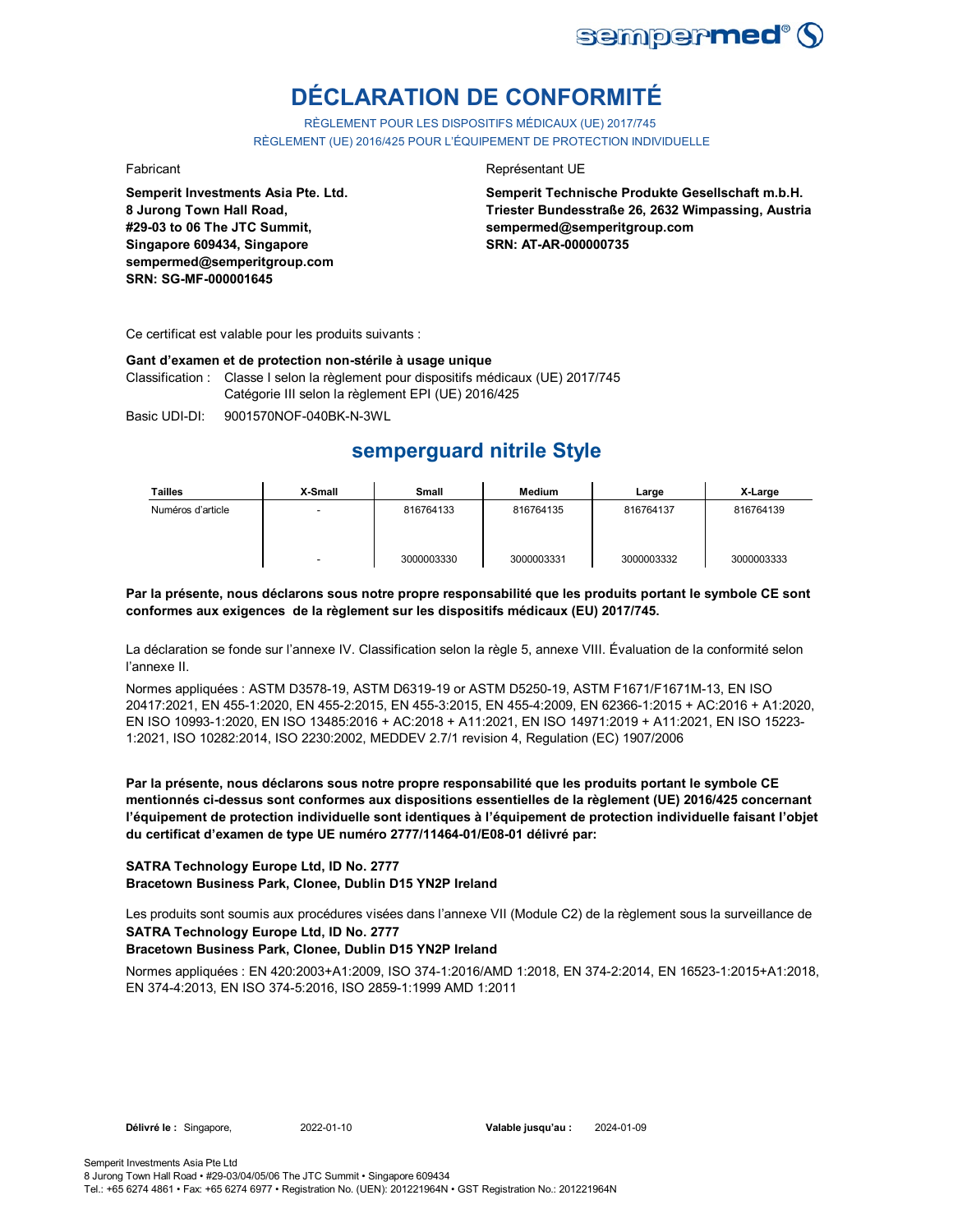

# **DICHIARAZIONE DI CONFORMITÀ**

REGOLAMENTO SUL DISPOSITIVO MEDICO (UE) 2017/745

REGOLAMENTO (UE) 2016/425 DELL'APPARECCHIATURA DI PROTEZIONE INDIVIDUALE

**Semperit Investments Asia Pte. Ltd. 8 Jurong Town Hall Road, #29-03 to 06 The JTC Summit, Singapore 609434, Singapore sempermed@semperitgroup.com SRN: SG-MF-000001645**

#### Produttore Rappresentante autorizzato nell'UE

**Semperit Technische Produkte Gesellschaft m.b.H. Triester Bundesstraße 26, 2632 Wimpassing, Austria sempermed@semperitgroup.com SRN: AT-AR-000000735**

Questo certificato è valido per il seguente prodotto:

#### **Guanto protettivo non sterile monouso da esame**

Clasificazione: Classe I secondo il regolamento dispositivi medici (UE) 2017/745 Categoria III secondo il regolamento (UE) 2016/425 del PPE

Basic UDI-DI: 9001570NOF-040BK-N-3WL

## **semperguard nitrile Style**

| Misure          | X-Small | Small      | Medium     | Large      | X-Large    |
|-----------------|---------|------------|------------|------------|------------|
| Codici articolo | -       | 816764133  | 816764135  | 816764137  | 816764139  |
|                 | -       | 3000003330 | 3000003331 | 3000003332 | 3000003333 |

#### **Con la presente, dichiariamo sotto la nostra esclusiva responsabilità che il prodotto con marchio CE sopra descritto soddisfa i requisiti del regolamento sui dispositivi medici (UE) 2017/745 .**

Dichiarazione basata sull'allegato IV. Classificazione secondo la regola 5, allegato VIII. La valutazione della conformità si basa sull'allegato II.

Norme applicate: ASTM D3578-19, ASTM D6319-19 or ASTM D5250-19, ASTM F1671/F1671M-13, EN ISO 20417:2021, EN 455-1:2020, EN 455-2:2015, EN 455-3:2015, EN 455-4:2009, EN 62366-1:2015 + AC:2016 + A1:2020, EN ISO 10993- 1:2020, EN ISO 13485:2016 + AC:2018 + A11:2021, EN ISO 14971:2019 + A11:2021, EN ISO 15223-1:2021, ISO 10282:2014, ISO 2230:2002, MEDDEV 2.7/1 revision 4, Regulation (EC) 1907/2006

**Con la presente, dichiariamo sotto la nostra esclusiva responsabilità che il prodotto con marchio CE sopra descritto è conforme alle disposizioni applicabili del Regolamento (UE) 2016/425 sui dispositivi di protezione individuale ed è identico al dispositivo di protezione personale che è soggetto al Certificato di Esame di Tipo UE n. 2777/11464-01/E08-01 rilasciato da:**

**SATRA Technology Europe Ltd, ID No. 2777**

**Bracetown Business Park, Clonee, Dublin D15 YN2P Ireland**

ed è soggetto alla procedura di cui all'allegato VII (modulo C2) del regolamento (UE) 2016/425 sotto il controllo di **SATRA Technology Europe Ltd, ID No. 2777**

### **Bracetown Business Park, Clonee, Dublin D15 YN2P Ireland**

Norme applicate: EN 420:2003+A1:2009, ISO 374-1:2016/AMD 1:2018, EN 374-2:2014, EN 16523-1:2015+A1:2018, EN 374-4:2013, EN ISO 374-5:2016, ISO 2859-1:1999 AMD 1:2011

2022-01-10 2024-01-09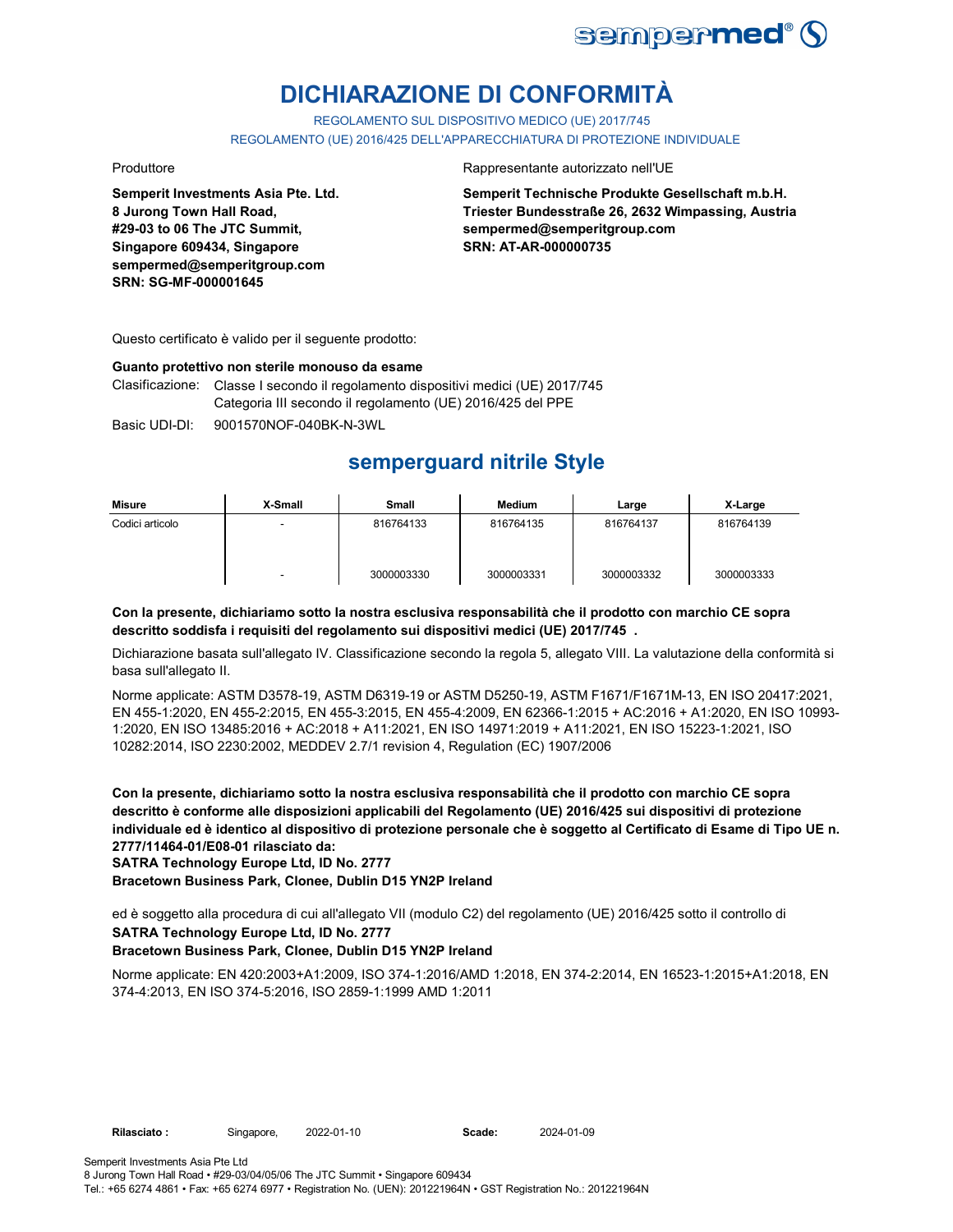

# **CONFORMITEITSVERKLARING**

VERORDENING MEDISCHE PRODUCTEN (EU) 2017/745

VERORDENING (EU) 2016/425 BETREFFENDE PERSOONLIJKE BESCHERMENDE UITRUSTING

**Semperit Investments Asia Pte. Ltd. 8 Jurong Town Hall Road, #29-03 to 06 The JTC Summit, Singapore 609434, Singapore sempermed@semperitgroup.com SRN: SG-MF-000001645**

### Fabrikant Gemachtigde EU

**Semperit Technische Produkte Gesellschaft m.b.H. Triester Bundesstraße 26, 2632 Wimpassing, Austria sempermed@semperitgroup.com SRN: AT-AR-000000735**

Dit certificaat is geldig voor de volgende producten:

#### **Niet-steriele onderzoeks- en beschermende handschoenen voor eenmalig gebruik**

Classificatie: Klasse I volgens Verordening (EU) 2017/745 betreffende medische hulpmiddelen Categorie III volgens PBM-verordening (EU) 2016/425

Basic UDI-DI: 9001570NOF-040BK-N-3WL

## **semperguard nitrile Style**

| Maten          | X-Small | Small      | Medium     | Large      | X-Large    |
|----------------|---------|------------|------------|------------|------------|
| Artikelnummers |         | 816764133  | 816764135  | 816764137  | 816764139  |
|                |         | 3000003330 | 3000003331 | 3000003332 | 3000003333 |

#### **Wij verklaren hierbij onder uitsluitende verantwoordelijkheid, dat de CE-gemarkeerde producten voldoen aan de vereisten van de Verordening Medische Hulpmiddelen (EU) 2017/745.**

Verklaring op basis van bijlage IV. Classificatie volgens regel 5, bijlage VIII. De conformiteitsbeoordeling is gebaseerd op bijlage II.

Toegepaste normen: ASTM D3578-19, ASTM D6319-19 or ASTM D5250-19, ASTM F1671/F1671M-13, EN ISO 20417:2021, EN 455-1:2020, EN 455-2:2015, EN 455-3:2015, EN 455-4:2009, EN 62366-1:2015 + AC:2016 + A1:2020, EN ISO 10993-1:2020, EN ISO 13485:2016 + AC:2018 + A11:2021, EN ISO 14971:2019 + A11:2021, EN ISO 15223-1:2021, ISO 10282:2014, ISO 2230:2002, MEDDEV 2.7/1 revision 4, Regulation (EC) 1907/2006

**Hierbij verklaren wij onder uitsluitende verantwoordelijkheid, dat de bovengenoemde CE-gemarkeerde producten voldoen aan de relevante bepalingen van de Verordening (EU) 2016/425 over persoonlijke beschermingsmiddelen en het onderworpen zijn aan het certificaat van EU-typeonderzoek nr.2777/11464- 01/E08-01 uitgegeven door:**

**SATRA Technology Europe Ltd, ID No. 2777**

**Bracetown Business Park, Clonee, Dublin D15 YN2P Ireland**

De producten vallen onder de procedures van bijlage VII (module C2) van de verordening onder toezicht van **SATRA Technology Europe Ltd, ID No. 2777**

### **Bracetown Business Park, Clonee, Dublin D15 YN2P Ireland**

Toegepaste normen: EN 420:2003+A1:2009, ISO 374-1:2016/AMD 1:2018, EN 374-2:2014, EN 16523- 1:2015+A1:2018, EN 374-4:2013, EN ISO 374-5:2016, ISO 2859-1:1999 AMD 1:2011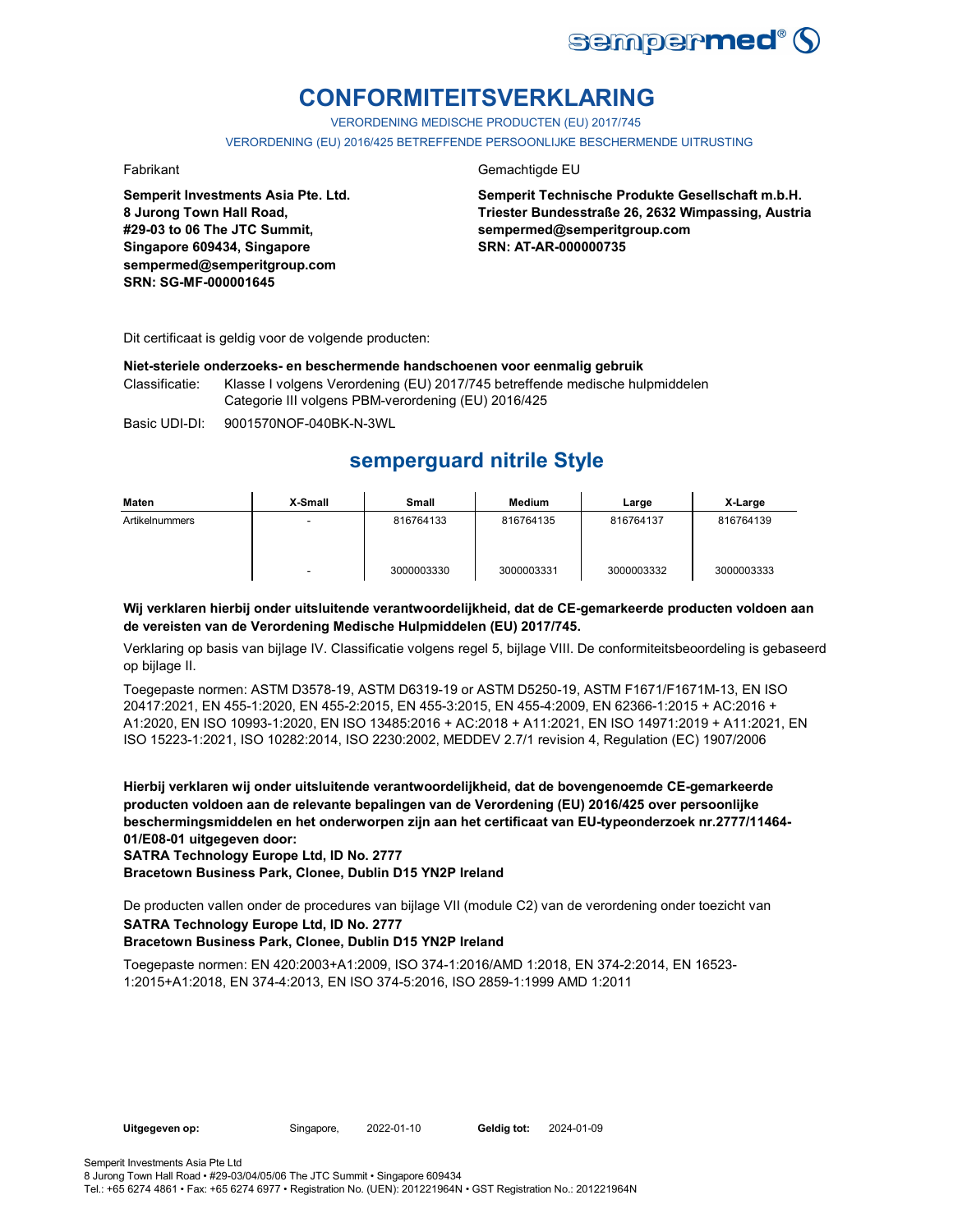

# **DECLARACIÓN DE CONFORMIDAD**

REGLAMENTO (UE) 2017/745 DE PRODUCTOS MEDICINALES REGLAMENTO (UE) 2016/425 PARA EQUIPAMIENTOS PERSONALES

**Semperit Investments Asia Pte. Ltd. 8 Jurong Town Hall Road, #29-03 to 06 The JTC Summit, Singapore 609434, Singapore sempermed@semperitgroup.com SRN: SG-MF-000001645**

#### Fabricante Representante de la UE

**Semperit Technische Produkte Gesellschaft m.b.H. Triester Bundesstraße 26, 2632 Wimpassing, Austria sempermed@semperitgroup.com SRN: AT-AR-000000735**

El presente certificado es válido para los siguientes productos:

#### **Guante de exploración y protección no estéril para un solo uso**

Clasificación: Clase I según el Reglamento de Productos Medicinales (EU) 2017/745 Categoría III según el Reglamento EPI (UE) 2016/425

Basic UDI-DI: 9001570NOF-040BK-N-3WL

# **semperguard nitrile Style**

| Tamaños            | X-Small                  | Small      | Medium     | Large      | X-Large    |
|--------------------|--------------------------|------------|------------|------------|------------|
| Número de artículo | $\overline{\phantom{a}}$ | 816764133  | 816764135  | 816764137  | 816764139  |
|                    | $\overline{\phantom{0}}$ | 3000003330 | 3000003331 | 3000003332 | 3000003333 |

#### **Por la presente confirmamos bajo nuestra exclusiva responsabilidad que los productos con marcado CE cumplen con los requisitos del Reglamento (UE) 2017/745 sobre productos sanitarios.**

Declaración basada en el anexo IV. Clasificación según la norma 5 del anexo VIII. La evaluación de la conformidad se basa en el anexo II.

Normas aplicadas: ASTM D3578-19, ASTM D6319-19 or ASTM D5250-19, ASTM F1671/F1671M-13, EN ISO 20417:2021, EN 455-1:2020, EN 455-2:2015, EN 455-3:2015, EN 455-4:2009, EN 62366-1:2015 + AC:2016 + A1:2020, EN ISO 10993- 1:2020, EN ISO 13485:2016 + AC:2018 + A11:2021, EN ISO 14971:2019 + A11:2021, EN ISO 15223-1:2021, ISO 10282:2014, ISO 2230:2002, MEDDEV 2.7/1 revision 4, Regulation (EC) 1907/2006

#### **Por la presente confirmamos, bajo nuestra exclusiva responsabilidad, que los productos arriba mencionados con la marca CE cumplen con las disposiciones pertinentes del Reglamento (UE) 2016/425 para equipos de protección personal y están sujetos al Certificado de examen de tipo nº. 2777/11464-01/E08-01 expedido por:**

### **SATRA Technology Europe Ltd, ID No. 2777**

#### **Bracetown Business Park, Clonee, Dublin D15 YN2P Ireland**

Los productos están sujetos a los procedimientos establecidos en el anexo VII (módulo C2) del Reglamento bajo la supervisión de

### **SATRA Technology Europe Ltd, ID No. 2777**

#### **Bracetown Business Park, Clonee, Dublin D15 YN2P Ireland**

Normas aplicadas: EN 420:2003+A1:2009, ISO 374-1:2016/AMD 1:2018, EN 374-2:2014, EN 16523-1:2015+A1:2018, EN 374-4:2013, EN ISO 374-5:2016, ISO 2859-1:1999 AMD 1:2011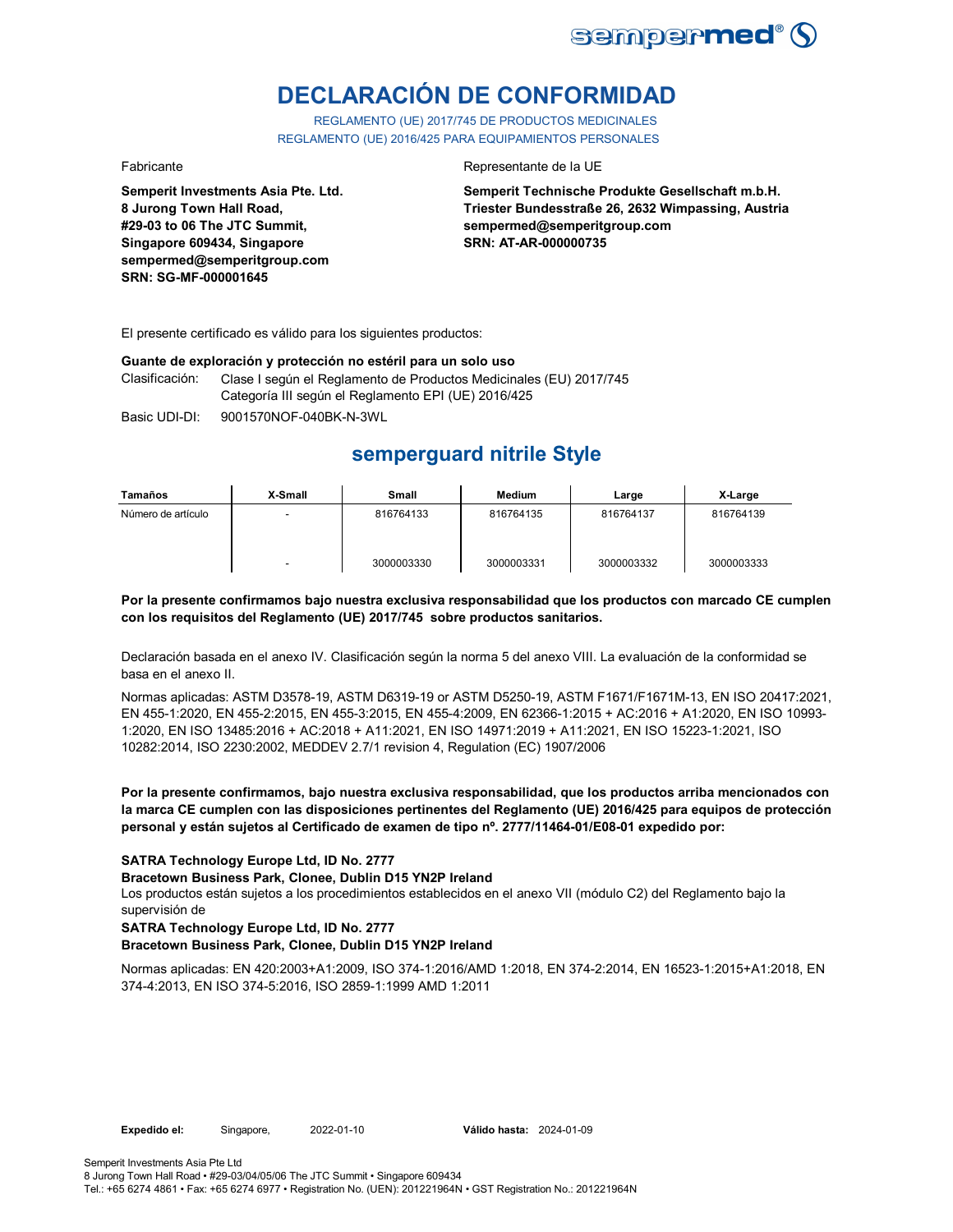

# **DECLARAÇÃO DE CONFORMIDADE**

REGULAMENTO (UE) 2017/745 SOBRE DISPOSITIVOS MÉDICOS REGULAMENTO (UE) 2016/425 SOBRE EQUIPAMENTO DE PROTEÇÃO INDIVIDUAL

**Semperit Investments Asia Pte. Ltd. 8 Jurong Town Hall Road, #29-03 to 06 The JTC Summit, Singapore 609434, Singapore sempermed@semperitgroup.com SRN: SG-MF-000001645**

#### Fabricante Representante da UE

**Semperit Technische Produkte Gesellschaft m.b.H. Triester Bundesstraße 26, 2632 Wimpassing, Austria sempermed@semperitgroup.com SRN: AT-AR-000000735**

Este certificado é válido para os seguintes produtos:

#### **Luva de exame e de proteção não estéril para uso único**

Classificação: Classe I de acordo com o regulamento de Dispositivos Médicos (UE) 2017/745 Categoria III de acordo com o regulamento EPI (UE) 2016/425

Basic UDI-DI: 9001570NOF-040BK-N-3WL

# **semperguard nitrile Style**

| Tamanhos          | X-Small | <b>Small</b> | Medium     | Large      | X-Large    |
|-------------------|---------|--------------|------------|------------|------------|
| Números de artigo |         | 816764133    | 816764135  | 816764137  | 816764139  |
|                   |         | 3000003330   | 3000003331 | 3000003332 | 3000003333 |

**Declaramos desta forma, sob a nossa exclusiva responsabilidade, que os produtos com a marca CE estão em conformidade com os requisitos da Regulamento de Dispositivos Médicos (UE) 2017/745 .**

Declaração baseada no Anexo IV. Classificação de acordo com a regra 5, Anexo VIII. Avaliação da conformidade com base no Anexo II.

Normas aplicadas: ASTM D3578-19, ASTM D6319-19 or ASTM D5250-19, ASTM F1671/F1671M-13, EN ISO 20417:2021, EN 455-1:2020, EN 455-2:2015, EN 455-3:2015, EN 455-4:2009, EN 62366-1:2015 + AC:2016 + A1:2020, EN ISO 10993- 1:2020, EN ISO 13485:2016 + AC:2018 + A11:2021, EN ISO 14971:2019 + A11:2021, EN ISO 15223-1:2021, ISO 10282:2014, ISO 2230:2002, MEDDEV 2.7/1 revision 4, Regulation (EC) 1907/2006

**Declaramos desta forma, sob a nossa exclusiva responsabilidade, que os produtos com a marca CE acima mencionados estão em conformidade com as disposições relevantes do regulamento (UE) 2016/425 para Equipamentos de Proteção Individual e são objeto do certificado de exame de tipo da UE n.º 2777/11464-01/E08-01 emitido por:**

**SATRA Technology Europe Ltd, ID No. 2777**

**Bracetown Business Park, Clonee, Dublin D15 YN2P Ireland**

Os produtos são objeto dos procedimentos previstos no anexo VII (módulo C2) do regulamento, sob a supervisão de **SATRA Technology Europe Ltd, ID No. 2777**

### **Bracetown Business Park, Clonee, Dublin D15 YN2P Ireland**

Normas aplicadas: EN 420:2003+A1:2009, ISO 374-1:2016/AMD 1:2018, EN 374-2:2014, EN 16523-1:2015+A1:2018, EN 374-4:2013, EN ISO 374-5:2016, ISO 2859-1:1999 AMD 1:2011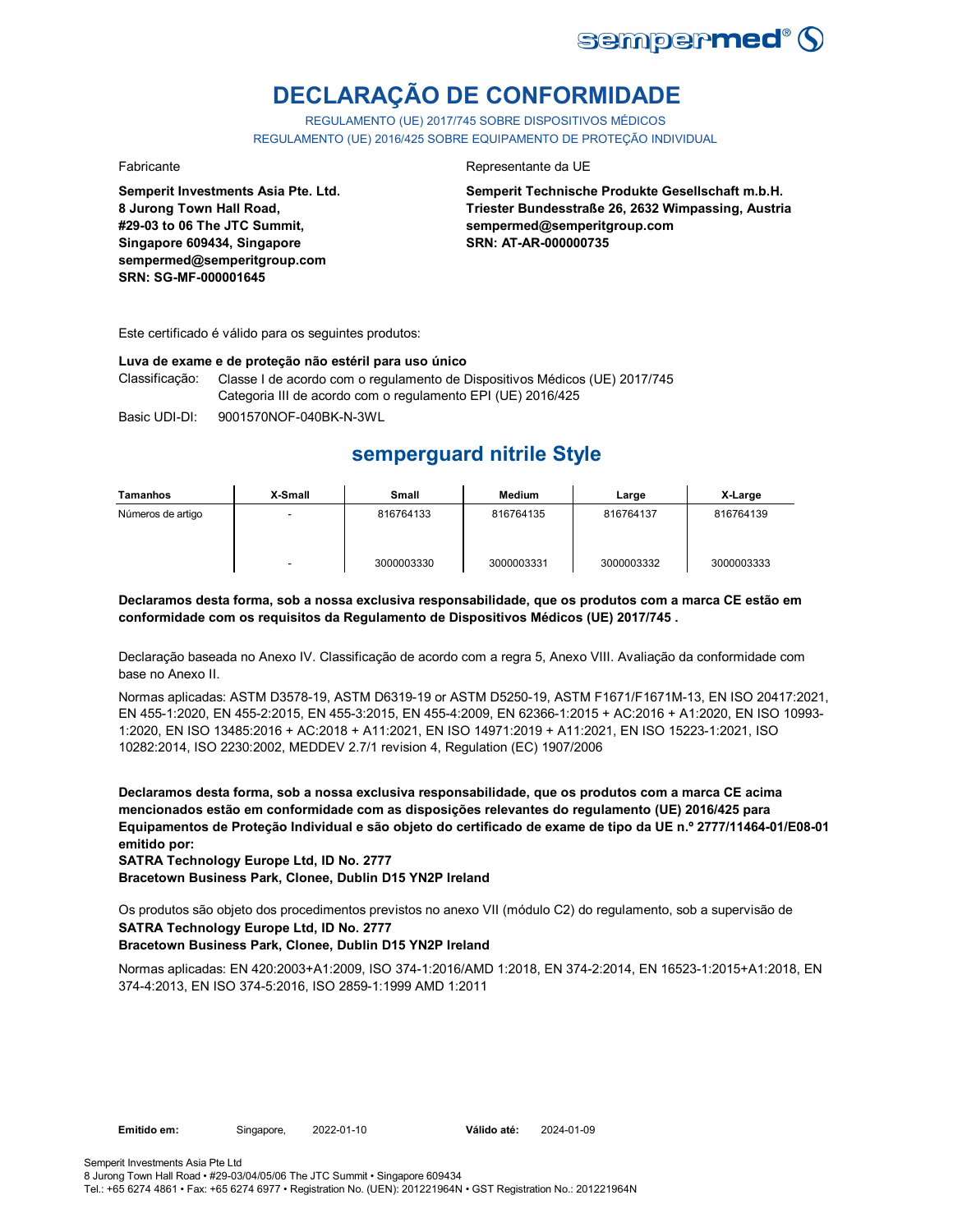

# **DEKLARATON OM ÖVERENSSTÄMMELSE**

FÖRORDNING (EU) 2017/745 MEDICINTEKNISKA PRODUKTER FÖRORDNING (EU) 2016/425 FÖR PERSONLIG SKYDDSUTRUSTNING

**Semperit Investments Asia Pte. Ltd. 8 Jurong Town Hall Road, #29-03 to 06 The JTC Summit, Singapore 609434, Singapore sempermed@semperitgroup.com SRN: SG-MF-000001645**

#### Tillverkare Behörig representant hos EU

**Semperit Technische Produkte Gesellschaft m.b.H. Triester Bundesstraße 26, 2632 Wimpassing, Austria sempermed@semperitgroup.com SRN: AT-AR-000000735**

Detta certifikat gäller följande produkt:

#### **Icke-steril inspektions- och skyddshandske för engångsanvändning**

Klassificering: Klass I enligt EU-förordning för medicintek-niska produkter (MD) (EU) 2017/745 Kategori III enligt EU-förordning för personlig skyddsutrustning (PPE) 2016/425

Basic UDI-DI: 9001570NOF-040BK-N-3WL 9001570NOF-040BK-N-3W

# **semperguard nitrile Style**

| <b>Storlekar</b> | X-Small | Small      | Medium     | Large      | X-Large    |
|------------------|---------|------------|------------|------------|------------|
| Artikelkoder     | -       | 816764133  | 816764135  | 816764137  | 816764139  |
|                  | -       | 3000003330 | 3000003331 | 3000003332 | 3000003333 |

#### **Vi förklarar härmed under eget exklusivt ansvar att ovan beskrivna, CE-markerade produkt stämmer överens med erforderliga i förordning för medicinska produkter (EU) 2017/745.**

Förklaring på grundval av bilaga IV. Klassificering enligt regel 5, bilaga VIII. Bedömningen av överensstämmelse grundar sig på bilaga II.

Tillämpade standarder: ASTM D3578-19, ASTM D6319-19 or ASTM D5250-19, ASTM F1671/F1671M-13, EN ISO 20417:2021, EN 455-1:2020, EN 455-2:2015, EN 455-3:2015, EN 455-4:2009, EN 62366-1:2015 + AC:2016 + A1:2020, EN ISO 10993-1:2020, EN ISO 13485:2016 + AC:2018 + A11:2021, EN ISO 14971:2019 + A11:2021, EN ISO 15223-1:2021, ISO 10282:2014, ISO 2230:2002, MEDDEV 2.7/1 revision 4, Regulation (EC) 1907/2006

#### **Vi förklarar härmed under eget exklusivt ansvar att ovan beskrivna, CE-markerade produkt stämmer överens med tillämpliga bestämmelser i EU-förordningen 2016/425 för personlig skyddsutrustning och är identisk med den personliga skyddsutrustning som anges i EU-certifikat för typgranskning nummer2777/11464-01/E08-01 daterad av:**

### **SATRA Technology Europe Ltd, ID No. 2777**

**Bracetown Business Park, Clonee, Dublin D15 YN2P Ireland**

och är föremål för den procedur som beskrivs i Bilaga VII (Modul C2) till EU-förordningen 2016/425 under the supervision of under uppsikt av

#### **SATRA Technology Europe Ltd, ID No. 2777**

### **Bracetown Business Park, Clonee, Dublin D15 YN2P Ireland**

Tillämpade standarder: EN 420:2003+A1:2009, ISO 374-1:2016/AMD 1:2018, EN 374-2:2014, EN 16523-1:2015+A1:2018, EN 374-4:2013, EN ISO 374-5:2016, ISO 2859-1:1999 AMD 1:2011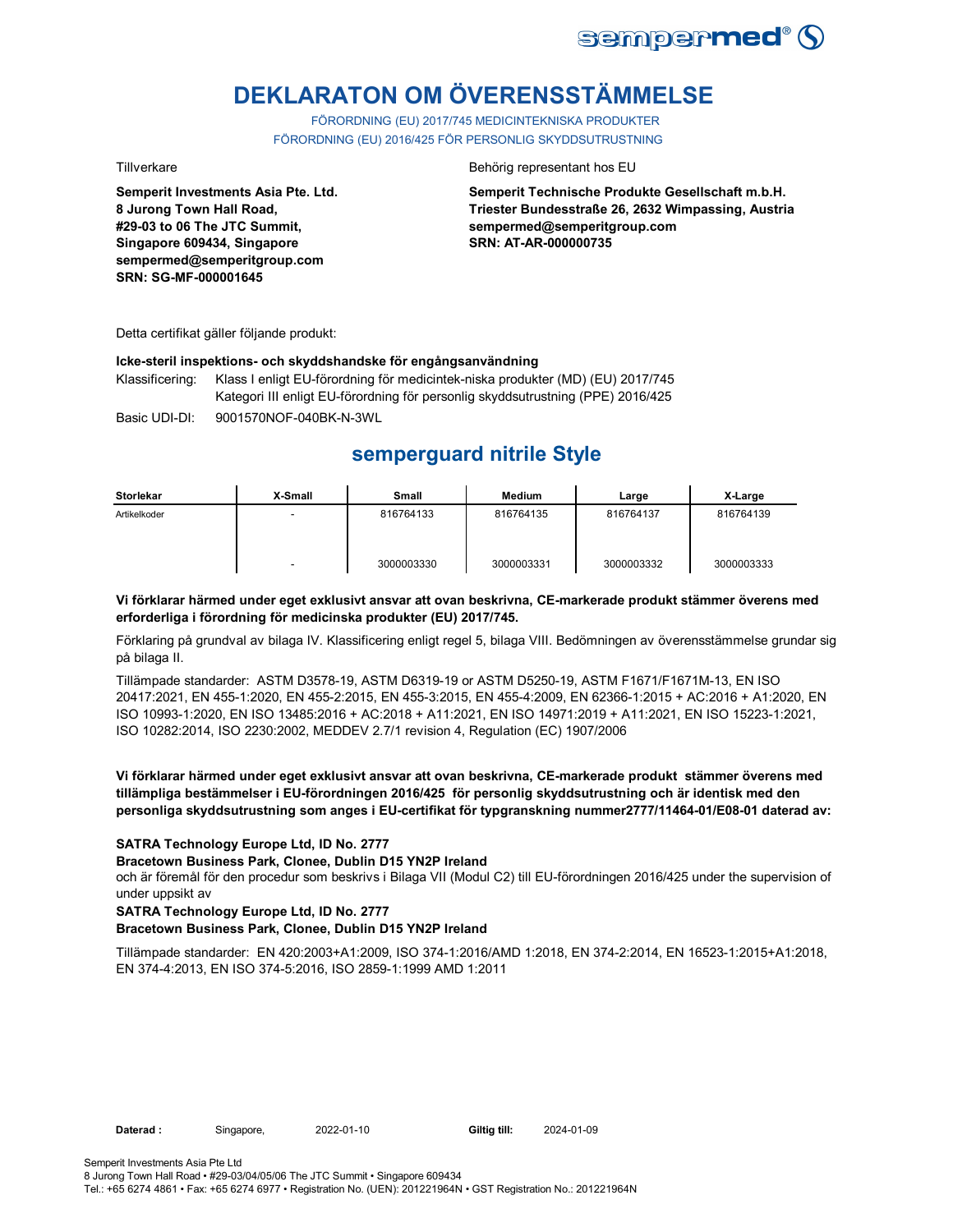

# **KONFORMITETSERKLÆRING**

FORORDNING (EU) 2017/745 OM MEDICINSK UDSTYR FORORDNING (EU) 2016/425 FOR PERSONLIGE VÆRNEMIDLER

**Semperit Investments Asia Pte. Ltd. 8 Jurong Town Hall Road, #29-03 to 06 The JTC Summit, Singapore 609434, Singapore sempermed@semperitgroup.com SRN: SG-MF-000001645**

#### Producent EU-befuldmægtigede

**Semperit Technische Produkte Gesellschaft m.b.H. Triester Bundesstraße 26, 2632 Wimpassing, Austria sempermed@semperitgroup.com SRN: AT-AR-000000735**

Dette certifikat er gyldigt for følgende produkter:

#### **Ikke-steril undersøgelses- og beskyttelseshandske til engangsbrug**

Klassificering: Klasse I jævnfør (EU) 2017/745 -forordningen for medicinsk udstyr Kategori III jævnfør PVM-forordningen (EU) 2016/425

Basic UDI-DI: 9001570NOF-040BK-N-3WL

# **semperguard nitrile Style**

| Størrelser   | X-Small | Small      | Medium     | Large      | X-Large    |
|--------------|---------|------------|------------|------------|------------|
| Artikelnumre | -       | 816764133  | 816764135  | 816764137  | 816764139  |
|              | -       | 3000003330 | 3000003331 | 3000003332 | 3000003333 |

### **Vi bekræfter hermed under fuldt ansvar, at de ovenfor nævnte CE-mærkede produkter stemmer overens med de krav i forordningen for medicinsk udstyr (EU) 2017/745.**

Erklæring på grundlag af bilag IV. Klassificering i henhold til regel 5, bilag VIII. Overensstemmelsesvurderingen er baseret på bilag II.

Anvendte standarder: ASTM D3578-19, ASTM D6319-19 or ASTM D5250-19, ASTM F1671/F1671M-13, EN ISO 20417:2021, EN 455-1:2020, EN 455-2:2015, EN 455-3:2015, EN 455-4:2009, EN 62366-1:2015 + AC:2016 + A1:2020, EN ISO 10993-1:2020, EN ISO 13485:2016 + AC:2018 + A11:2021, EN ISO 14971:2019 + A11:2021, EN ISO 15223- 1:2021, ISO 10282:2014, ISO 2230:2002, MEDDEV 2.7/1 revision 4, Regulation (EC) 1907/2006

### **Vi bekræfter hermed under fuldt ansvar, at de ovenfor nævnte CE-mærkede produkter stemmer overens med med de afgørende bestemmelser i forordningen (EU) 2016/425 for personlige værnemidler, og er genstand for EUcertificering af typeafprøvning nr.2777/11464-01/E08-01 udstedt gennem:**

### **SATRA Technology Europe Ltd, ID No. 2777**

#### **Bracetown Business Park, Clonee, Dublin D15 YN2P Ireland**

Produkterne er genstand for procedurer jævnfør VII (modul C2) i forordningen med opsyn af

**SATRA Technology Europe Ltd, ID No. 2777**

### **Bracetown Business Park, Clonee, Dublin D15 YN2P Ireland**

Anvendte standarder: EN 420:2003+A1:2009, ISO 374-1:2016/AMD 1:2018, EN 374-2:2014, EN 16523-1:2015+A1:2018, EN 374-4:2013, EN ISO 374-5:2016, ISO 2859-1:1999 AMD 1:2011

Gyldig til: 2024-01-09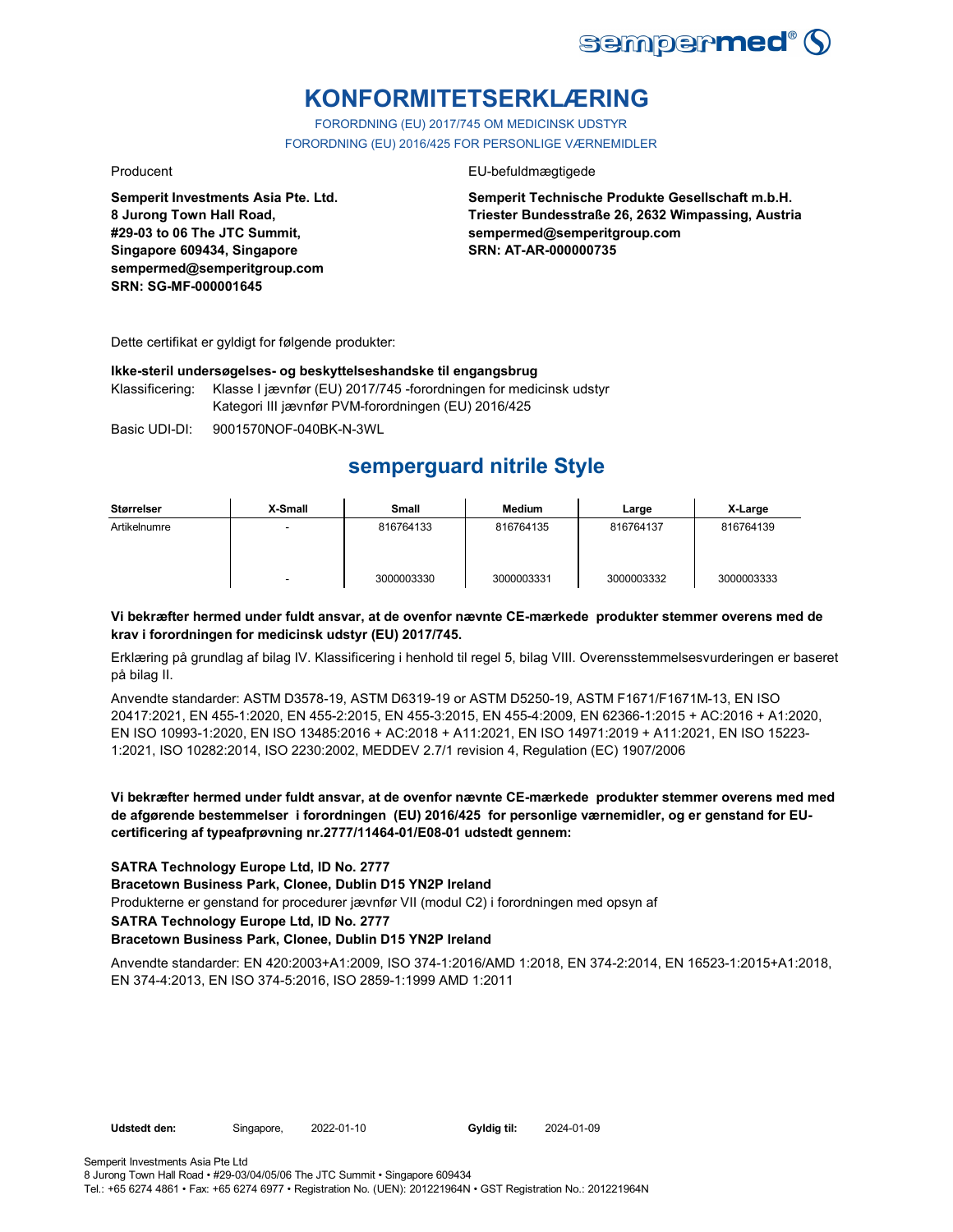

# **KONFORMITETSERKLÆRING**

FORORDNING FOR MEDISINSK UTSTYR (EU) 2017/745 FORORDNING (EU) 2016/425 OM PERSONLIG VERNEUTSTYR

**Semperit Investments Asia Pte. Ltd. 8 Jurong Town Hall Road, #29-03 to 06 The JTC Summit, Singapore 609434, Singapore sempermed@semperitgroup.com SRN: SG-MF-000001645**

#### Produsent **Autorisert representant i EU**

**Semperit Technische Produkte Gesellschaft m.b.H. Triester Bundesstraße 26, 2632 Wimpassing, Austria sempermed@semperitgroup.com SRN: AT-AR-000000735**

Dette sertifikatet er gyldig for følgende produkter:

#### **Ikke-steril undersøkelses- og beskyttelseshanske for engangsbruk**

Klassifisering: Klasse I i henhold til forordning for medisinsk utstyr (EU) 2017/745 Kategori III i henhold til PVU-forordningen (EU) nr. 2016/425

Basic UDI-DI: 9001570NOF-040BK-N-3WL

# **semperguard nitrile Style**

| <b>Størrelser</b> | X-Small                  | Small      | Medium     | Large      | X-Large    |
|-------------------|--------------------------|------------|------------|------------|------------|
| Artikkelnumre     | $\overline{\phantom{0}}$ | 816764133  | 816764135  | 816764137  | 816764139  |
|                   | $\overline{\phantom{0}}$ | 3000003330 | 3000003331 | 3000003332 | 3000003333 |

### **Vi erklærer herved under eneansvar at det CE-merkede produktet oppfyller de kravene i Uredbet for medisinsk utstyr (EU) 2017/745.**

Erklæring basert på vedlegg IV. Klassifisering i henhold til regel nr. 5, vedlegg VIII. Samsvarsvurderingen er basert på vedlegg II.

Relevante standarder: ASTM D3578-19, ASTM D6319-19 or ASTM D5250-19, ASTM F1671/F1671M-13, EN ISO 20417:2021, EN 455-1:2020, EN 455-2:2015, EN 455-3:2015, EN 455-4:2009, EN 62366-1:2015 + AC:2016 + A1:2020, EN ISO 10993-1:2020, EN ISO 13485:2016 + AC:2018 + A11:2021, EN ISO 14971:2019 + A11:2021, EN ISO 15223- 1:2021, ISO 10282:2014, ISO 2230:2002, MEDDEV 2.7/1 revision 4, Regulation (EC) 1907/2006

**Vi erklærer herved under eneansvar at det CE-merkede produktet som er nevnt ovenfor oppfyller de relevante bestemmelsene i Forordning (EU) nr. 2016/425 om personlig verneutstyr og er gjenstand for EUtypeprøvesertifikat nr. 2777/11464-01/E08-01 utstedt av:**

**SATRA Technology Europe Ltd, ID No. 2777**

**Bracetown Business Park, Clonee, Dublin D15 YN2P Ireland**

Produktet er gjenstand for prosedyren som er beskrevet i Vedlegg VII (Modul C2) i Forordning nr. 2016/425 under tilsyn av

### **SATRA Technology Europe Ltd, ID No. 2777**

### **Bracetown Business Park, Clonee, Dublin D15 YN2P Ireland**

Relevante standarder: EN 420:2003+A1:2009, ISO 374-1:2016/AMD 1:2018, EN 374-2:2014, EN 16523-1:2015+A1:2018, EN 374-4:2013, EN ISO 374-5:2016, ISO 2859-1:1999 AMD 1:2011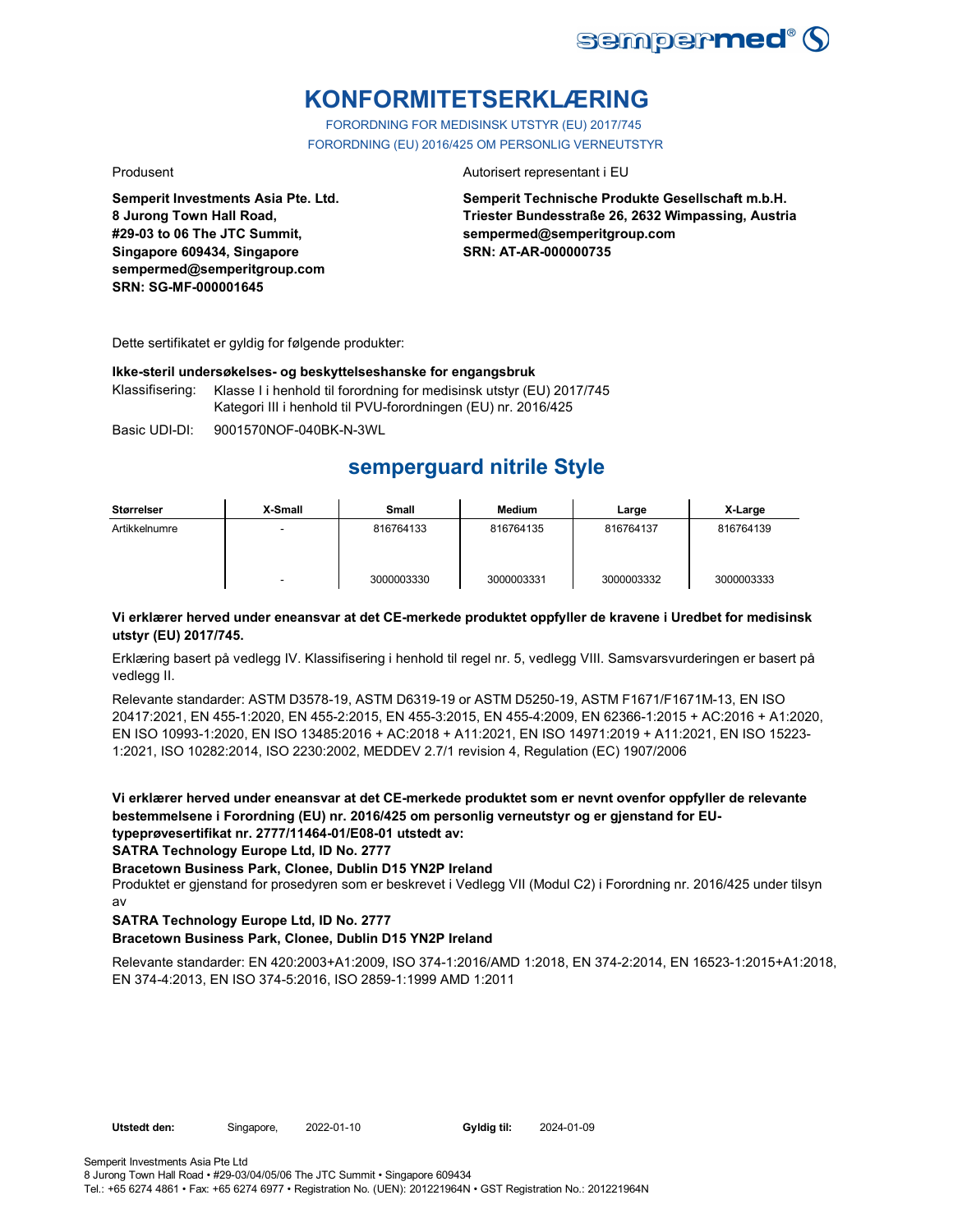

# **VAATIMUSTENMUKAISUUSVAKUUTUS**

LÄÄKINNÄLLISIÄ LAITTEITA KOSKEVA ASETUS (EU) 2017/745 HENKILÖNSUOJAIMISTA ANNETTU ASETUS (EU) 2016/425

**Semperit Investments Asia Pte. Ltd. 8 Jurong Town Hall Road, #29-03 to 06 The JTC Summit, Singapore 609434, Singapore sempermed@semperitgroup.com SRN: SG-MF-000001645**

#### Valmistaja EU:n valtuutettu edustaja

**Semperit Technische Produkte Gesellschaft m.b.H. Triester Bundesstraße 26, 2632 Wimpassing, Austria sempermed@semperitgroup.com SRN: AT-AR-000000735**

Tämä sertifikaatti koskee seuraavia tuotteita:

#### **Kertakäyttöinen ei-steriili tutkimus- ja suojakäsine**

Luokitus: Luokka I lääkinnällisiä laitteita koskevan asetuksen (EU) 2017/745 mukaisesti Luokka III henkilönsuojaimista annetun asetuksen (EU) 2016/425 mukaisesti

Basic UDI-DI: 9001570NOF-040BK-N-3WL

# **semperguard nitrile Style**

| Koot         | X-Small | Small      | <b>Medium</b> | Large      | X-Large    |
|--------------|---------|------------|---------------|------------|------------|
| Tuotenumerot | -       | 816764133  | 816764135     | 816764137  | 816764139  |
|              | -       | 3000003330 | 3000003331    | 3000003332 | 3000003333 |

### **Täten vahvistamme yksinomaisella vastuullamme, että CE-merkityt tuotteet vastaavat lääkinnällisiä laitteita koskevan asetuksen (EU) 2017/745 mukaisia vaatimuksia.**

Liitteeseen IV perustuva julistus. Luokitus liitteen VIII 5 säännön mukaisesti. Vaatimustenmukaisuuden arviointi perustuu liitteeseen II.

Sovelletut standardit: ASTM D3578-19, ASTM D6319-19 or ASTM D5250-19, ASTM F1671/F1671M-13, EN ISO 20417:2021, EN 455-1:2020, EN 455-2:2015, EN 455-3:2015, EN 455-4:2009, EN 62366-1:2015 + AC:2016 + A1:2020, EN ISO 10993-1:2020, EN ISO 13485:2016 + AC:2018 + A11:2021, EN ISO 14971:2019 + A11:2021, EN ISO 15223-1:2021, ISO 10282:2014, ISO 2230:2002, MEDDEV 2.7/1 revision 4, Regulation (EC) 1907/2006

**Täten vahvistamme yksinomaisella vastuullamme, että yllä mainitut CE-merkityt tuotteet vastaavat henkilönsuojaimista annetun asetuksen (EU) 2016/425 mukaisia perustavanlaatuisia vaatimuksia ja niihin sovelletaan EU:n tyyppitarkastustodistusta nro 2777/11464-01/E08-01 laadittu :**

**SATRA Technology Europe Ltd, ID No. 2777**

**Bracetown Business Park, Clonee, Dublin D15 YN2P Ireland**

Tuotteet ovat asetuksen liitteen VII (moduuli C2) mukaisen menettelyn kohteena, valvonnan suorittaa

**SATRA Technology Europe Ltd, ID No. 2777**

### **Bracetown Business Park, Clonee, Dublin D15 YN2P Ireland**

Sovelletut standardit: EN 420:2003+A1:2009, ISO 374-1:2016/AMD 1:2018, EN 374-2:2014, EN 16523-1:2015+A1:2018, EN 374-4:2013, EN ISO 374-5:2016, ISO 2859-1:1999 AMD 1:2011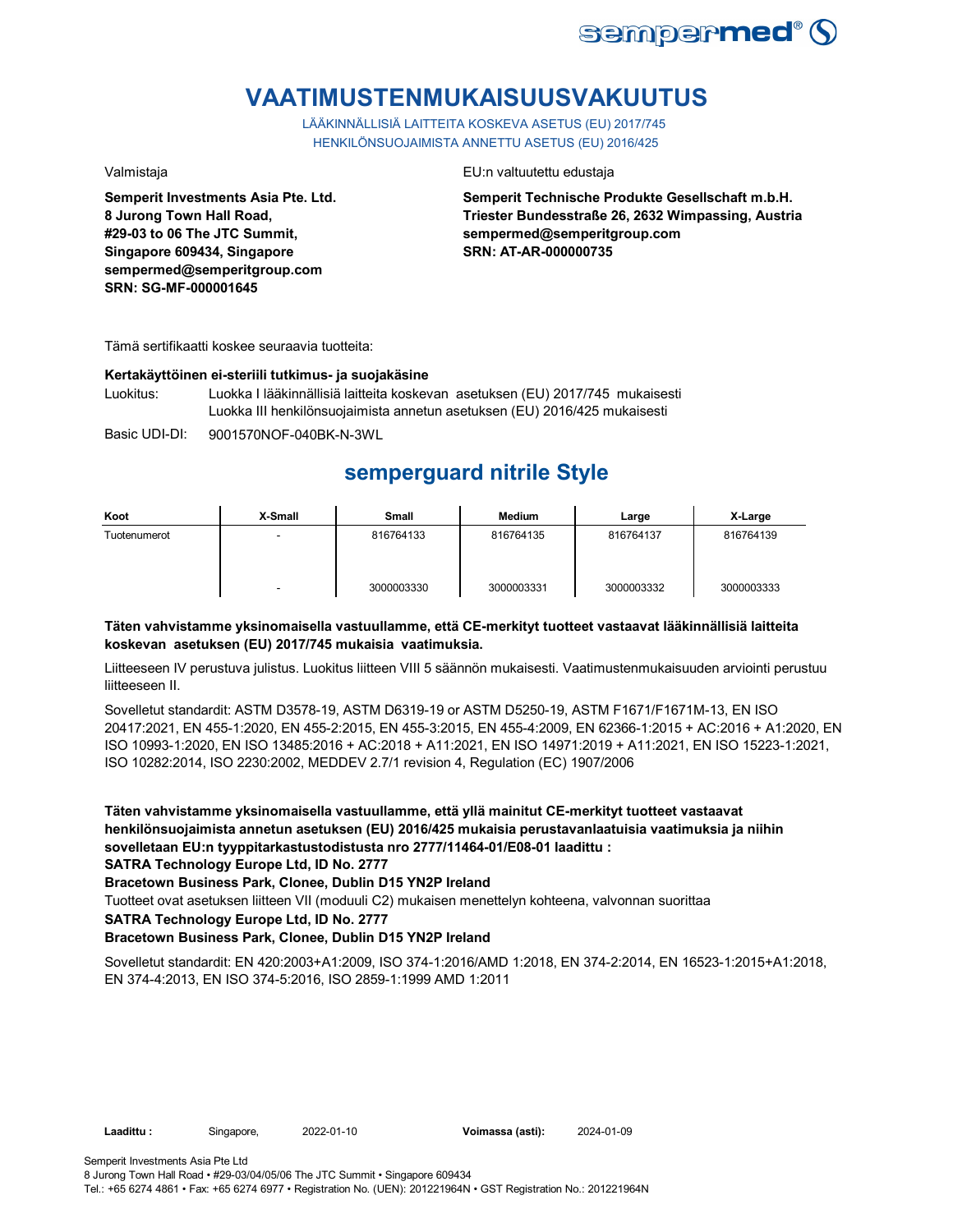

# **ATITIKTIES DEKLARACIJA**

REGLAMENTAS DĖL MEDICINOS PRIETAISŲ (ES) 2017/745 REGLAMENTAS (ES) 2016/425 DĖL ASMENINIŲ APSAUGOS PRIEMONIŲ

**Semperit Investments Asia Pte. Ltd. 8 Jurong Town Hall Road, #29-03 to 06 The JTC Summit, Singapore 609434, Singapore sempermed@semperitgroup.com SRN: SG-MF-000001645**

### Gamintojas ES įgaliotas asmuo

**Semperit Technische Produkte Gesellschaft m.b.H. Triester Bundesstraße 26, 2632 Wimpassing, Austria sempermed@semperitgroup.com SRN: AT-AR-000000735**

Šis sertifikatas galioja toliau nurodytiems produktams:

#### **Nesterilios vienkartinio naudojimo apžiūros ir apsauginės pirštinės**

- Klasifikacija: I klasė pagal reglamentą dėl medicinos prietaisų (ES) 2017/745 III kategorija pagal reglamentą (ES) 2016/425 dėl asmeninių apsaugos priemonių
- Basic UDI-DI: 9001570NOF-040BK-N-3WL

# **semperguard nitrile Style**

| Dydžiai         | X-Small | <b>Small</b> | <b>Medium</b> | Large      | X-Large    |
|-----------------|---------|--------------|---------------|------------|------------|
| Prekiu numeriai |         | 816764133    | 816764135     | 816764137  | 816764139  |
|                 | -       | 3000003330   | 3000003331    | 3000003332 | 3000003333 |

### **Prisiimdami visą atsakomybę šiuo dokumentu patvirtiname, kad CE paženklinti produktai atitinka reglamentą dėl medicinos prietaisų (ES) 2017/745 reikalavimus.**

Deklaracija, pagrįsta IV priedu. Klasifikavimas pagal VIII priedo 5 taisyklę. Atitikties įvertinimas pagal II priedą.

Taikomi standartai: ASTM D3578-19, ASTM D6319-19 or ASTM D5250-19, ASTM F1671/F1671M-13, EN ISO 20417:2021, EN 455-1:2020, EN 455-2:2015, EN 455-3:2015, EN 455-4:2009, EN 62366-1:2015 + AC:2016 + A1:2020, EN ISO 10993-1:2020, EN ISO 13485:2016 + AC:2018 + A11:2021, EN ISO 14971:2019 + A11:2021, EN ISO 15223-1:2021, ISO 10282:2014, ISO 2230:2002, MEDDEV 2.7/1 revision 4, Regulation (EC) 1907/2006

**Prisiimdami visą atsakomybę, šiuo dokumentu patvirtiname, kad anksčiau paminėti CE paženklinti produktai atitinka svarbiausius reglamentą dėl asmeninių apsaugos priemonių (ES) 2016/425 reikalavimus ir yra ES tipo tyrimo sertifikato Nr. objektas. 2777/11464-01/E08-01 išduota :**

### **SATRA Technology Europe Ltd, ID No. 2777**

**Bracetown Business Park, Clonee, Dublin D15 YN2P Ireland**

Produktai yra metodo objektas pagal reglamentą VII priedą (modulis C2) prižiūrint

**SATRA Technology Europe Ltd, ID No. 2777**

### **Bracetown Business Park, Clonee, Dublin D15 YN2P Ireland**

Taikomi standartai: EN 420:2003+A1:2009, ISO 374-1:2016/AMD 1:2018, EN 374-2:2014, EN 16523-1:2015+A1:2018, EN 374- 4:2013, EN ISO 374-5:2016, ISO 2859-1:1999 AMD 1:2011

**Išduota :** Singapore, **Galioja iki:** 2022-01-10 2024-01-09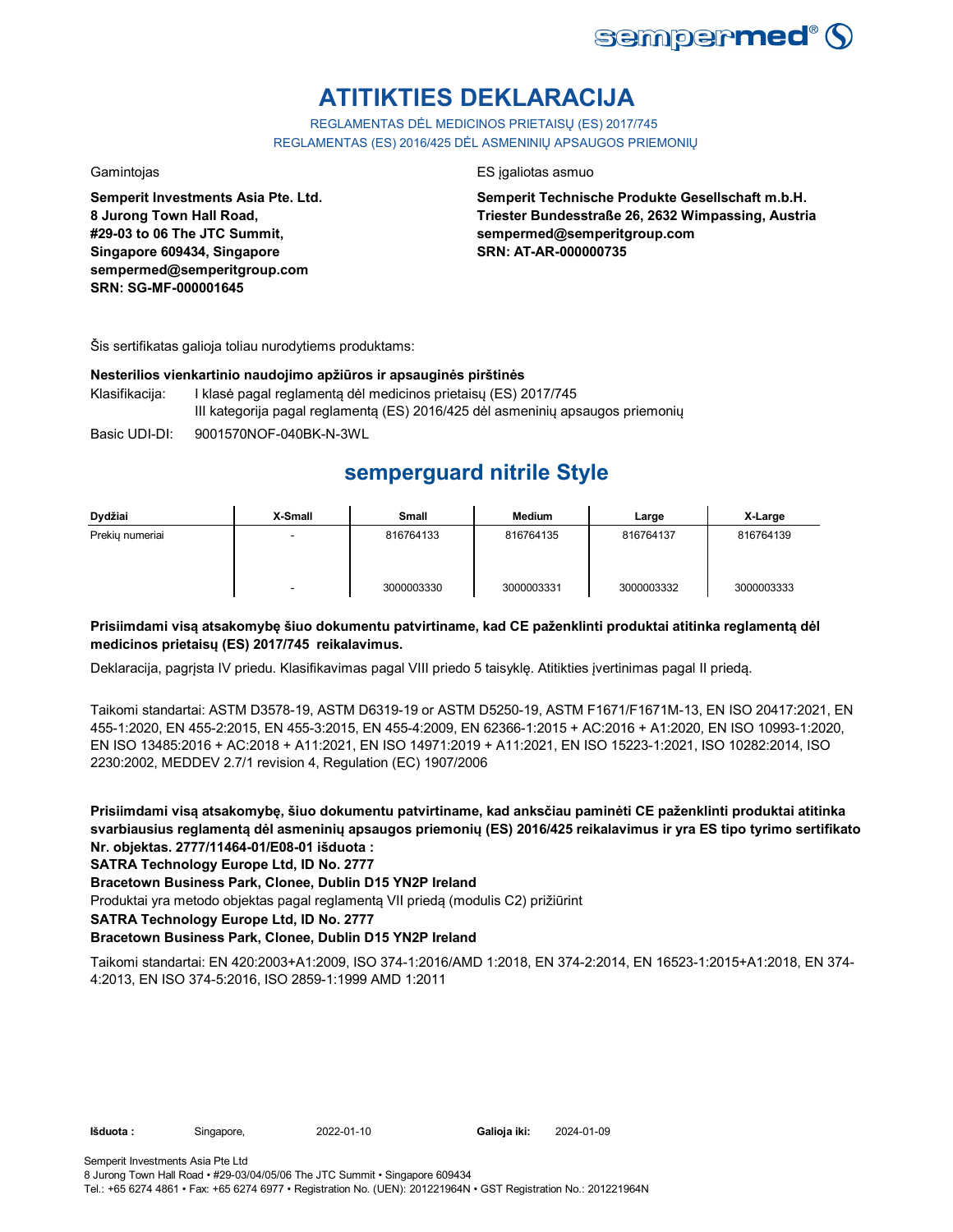

# **ATBILSTĪBAS DEKLARĀCIJA**

MEDICĪNAS IERĪČU REGULA (ES) 2017/745

REGULA (ES) 2016/425 PAR INDIVIDUĀLAJIEM AIZSARDZĪBAS LĪDZEKLIEM

Likumīgais ražotājs **Pilnvarotais pārstāvis ES** 

**Semperit Investments Asia Pte. Ltd. 8 Jurong Town Hall Road, #29-03 to 06 The JTC Summit, Singapore 609434, Singapore sempermed@semperitgroup.com SRN: SG-MF-000001645**

**Semperit Technische Produkte Gesellschaft m.b.H. Triester Bundesstraße 26, 2632 Wimpassing, Austria sempermed@semperitgroup.com SRN: AT-AR-000000735**

Šis sertifikāts ir derīgs šādam produktam:

#### **Nesterili izmeklēšanas aizsargcimdi vienreizējai lietošanai**

Klasifikācija: I klase saskaņā ar medicīnas ierīču Regulu (ES) 2017/745 III kategorija saskaņā ar IAL Regulu (ES) 2016/425

Basic UDI-DI: 9001570NOF-040BK-N-3WL

# **semperguard nitrile Style**

| Izmēri          | X-Small | Small      | Medium     | Large      | X-Large    |
|-----------------|---------|------------|------------|------------|------------|
| Artikula numurs |         | 816764133  | 816764135  | 816764137  | 816764139  |
|                 |         | 3000003330 | 3000003331 | 3000003332 | 3000003333 |

### **Ar šo mēs apliecinām, ka iepriekš aprakstītais produkts ar CE marķējumu atbilst medicīnas ierīču (ES) 2017/745 regulas prasībām.**

Deklarācija, pamatojoties uz IV pielikumu. Klasifikācija saskaņā ar VIII pielikuma 5. noteikumu. Atbilstības novērtēšanas pamatā ir II pielikums.

Piemērotie standarti: ASTM D3578-19, ASTM D6319-19 or ASTM D5250-19, ASTM F1671/F1671M-13, EN ISO 20417:2021, EN 455-1:2020, EN 455-2:2015, EN 455-3:2015, EN 455-4:2009, EN 62366-1:2015 + AC:2016 + A1:2020, EN ISO 10993-1:2020, EN ISO 13485:2016 + AC:2018 + A11:2021, EN ISO 14971:2019 + A11:2021, EN ISO 15223- 1:2021, ISO 10282:2014, ISO 2230:2002, MEDDEV 2.7/1 revision 4, Regulation (EC) 1907/2006

**Ar šo mēs apliecinām, ka iepriekš aprakstītais produkts ar CE marķējumu atbilst Regulas (ES) 2016/425 par individuālajiem aizsardzības līdzekļiem piemērojamajiem noteikumiem un ir identisks individuālajiem aizsardzības līdzekļiem, uz kuriem attiecas ES tipa pārbaudes sertifikāts Nr. 2777/11464-01/E08-01 izdots :**

### **SATRA Technology Europe Ltd, ID No. 2777**

**Bracetown Business Park, Clonee, Dublin D15 YN2P Ireland**

un uz to attiecas Regulas (ES) 2016/425 VII pielikumā (C2 modulis) noteiktā procedūra

#### **SATRA Technology Europe Ltd, ID No. 2777**

#### **Bracetown Business Park, Clonee, Dublin D15 YN2P Ireland**

Piemērotie standarti: EN 420:2003+A1:2009, ISO 374-1:2016/AMD 1:2018, EN 374-2:2014, EN 16523-1:2015+A1:2018, EN 374-4:2013, EN ISO 374-5:2016, ISO 2859-1:1999 AMD 1:2011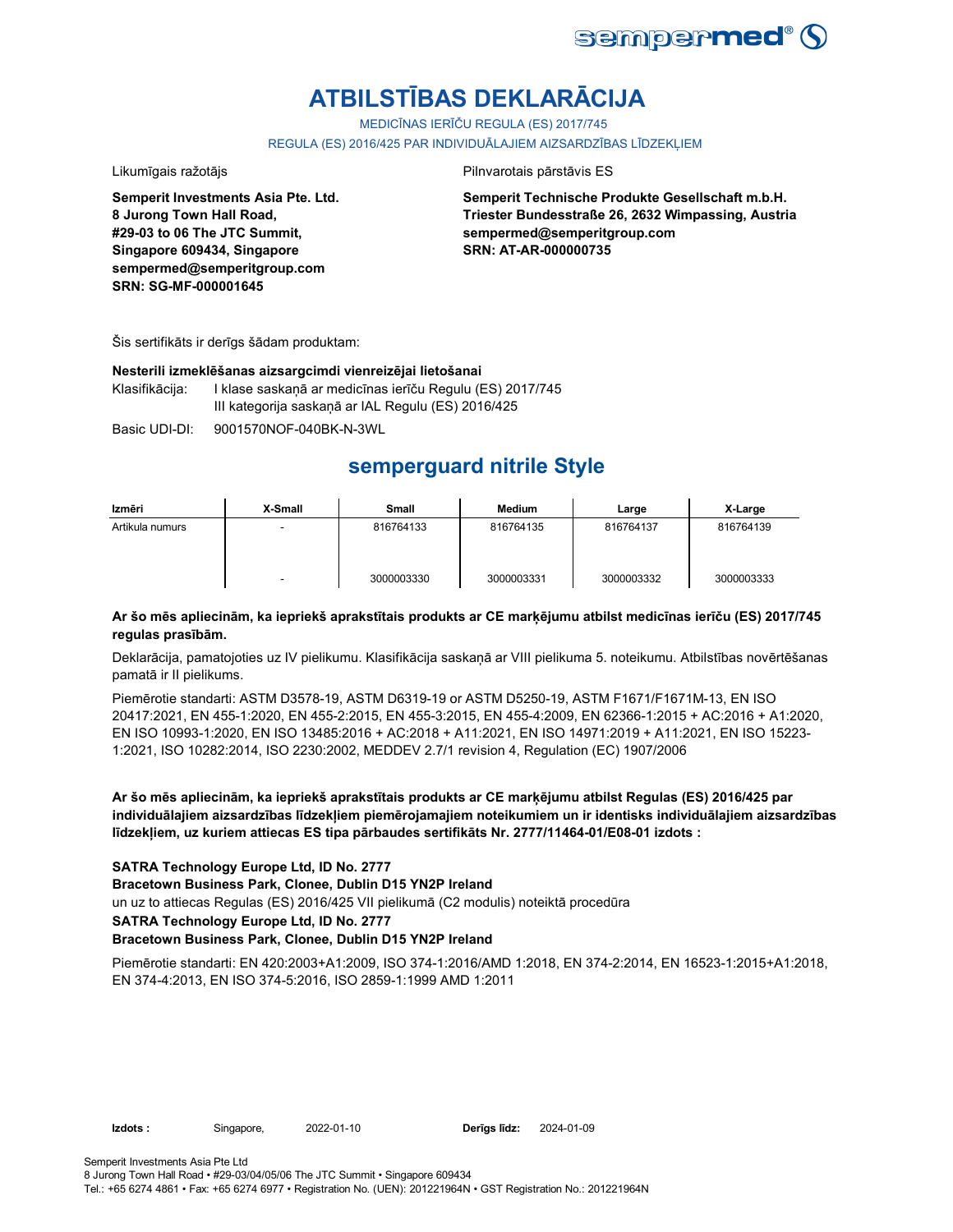

# **VASTAVUSDEKLARATSIOON**

MEDITSIINITOODETE MÄÄRUS (EL) 2017/745 ISIKUKAITSEVAHENDITE MÄÄRUS (EL) 2016/425

**Semperit Investments Asia Pte. Ltd. 8 Jurong Town Hall Road, #29-03 to 06 The JTC Summit, Singapore 609434, Singapore sempermed@semperitgroup.com SRN: SG-MF-000001645**

Tootja Volitatud esindaja EL-is

**Semperit Technische Produkte Gesellschaft m.b.H. Triester Bundesstraße 26, 2632 Wimpassing, Austria sempermed@semperitgroup.com SRN: AT-AR-000000735**

See sertifikaat kehtib järgmistele toodetele:

#### **Mittesteriilne läbivaatus- ja kaitsekinnas ühekordseks kasutuseks**

Klassifikatsioon: I klass kooskõlas meditsiinitoodete määrusega (EU) 2017/745 III kategooria kooskõlas isikukaitsevahendite määrusega (EL) 2016/425

Basic UDI-DI: 9001570NOF-040BK-N-3WL

# **semperguard nitrile Style**

| Suurused     | X-Small                  | Small      | <b>Medium</b> | Large      | X-Large    |
|--------------|--------------------------|------------|---------------|------------|------------|
| Tootenumbrid | $\overline{\phantom{a}}$ | 816764133  | 816764135     | 816764137  | 816764139  |
|              | ۰                        | 3000003330 | 3000003331    | 3000003332 | 3000003333 |

### **Kinnitame oma ainuvastutusel, et CE-märgisega tooted on kooskõlas meditsiinitoodete määruse (EU) 2017/745 nõuetega.**

Deklaratsioon põhineb IV lisal. Klassifikatsioon kooskõlas VIII lisa 5. reegliga. Vastavushindamine põhineb II lisal.

Kohaldatud normid: ASTM D3578-19, ASTM D6319-19 or ASTM D5250-19, ASTM F1671/F1671M-13, EN ISO 20417:2021, EN 455-1:2020, EN 455-2:2015, EN 455-3:2015, EN 455-4:2009, EN 62366-1:2015 + AC:2016 + A1:2020, EN ISO 10993- 1:2020, EN ISO 13485:2016 + AC:2018 + A11:2021, EN ISO 14971:2019 + A11:2021, EN ISO 15223-1:2021, ISO 10282:2014, ISO 2230:2002, MEDDEV 2.7/1 revision 4, Regulation (EC) 1907/2006

**Kinnitame oma ainuvastutusel, et eespool nimetatud CE-märgistusega tooted on kooskõlas isikukaitsevahendite määruse (EL) 2016/425 põhisätetega ning on identsed isikukaitsevahenditega, mille kohta on välja antud EÜ tüübihindamistõend nr2777/11464-01/E08-01 välja :**

### **SATRA Technology Europe Ltd, ID No. 2777**

**Bracetown Business Park, Clonee, Dublin D15 YN2P Ireland**

Toodetele kohaldub määruse VII lisa (moodul C2) menetlus, mille üle teostab järelevalvet

**SATRA Technology Europe Ltd, ID No. 2777**

#### **Bracetown Business Park, Clonee, Dublin D15 YN2P Ireland**

Kohaldatud normid: EN 420:2003+A1:2009, ISO 374-1:2016/AMD 1:2018, EN 374-2:2014, EN 16523-1:2015+A1:2018, EN 374-4:2013, EN ISO 374-5:2016, ISO 2859-1:1999 AMD 1:2011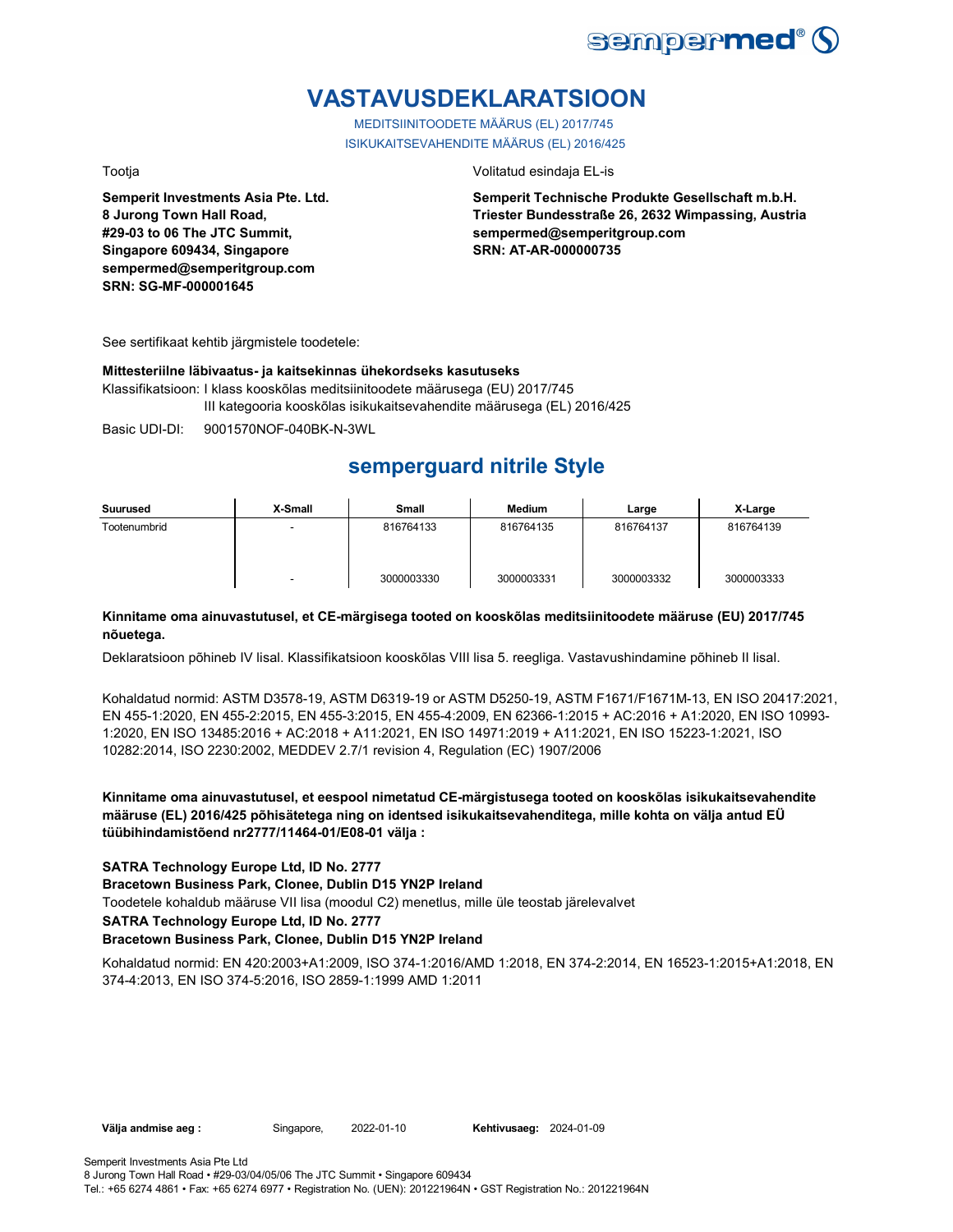

# **PROHLÁŠENÍ O SHODĚ**

NAŘÍZENÍ O ZDRAVOTNICKÝCH PROSTŘEDCÍCH (EU) 2017/745 NAŘÍZENÍ (EU) 2016/425 PRO OSOBNÍ OCHRANNÉ PROSTŘEDKY

**Semperit Investments Asia Pte. Ltd. 8 Jurong Town Hall Road, #29-03 to 06 The JTC Summit, Singapore 609434, Singapore sempermed@semperitgroup.com SRN: SG-MF-000001645**

Výrobce EU zplnomocněný zástupce

**Semperit Technische Produkte Gesellschaft m.b.H. Triester Bundesstraße 26, 2632 Wimpassing, Austria sempermed@semperitgroup.com SRN: AT-AR-000000735**

Tento certifikát je platný pro následující produkty:

#### **Nesterilní vyšetřovací a ochranné rukavice pro jednorázové použití**

Klasifikace Třída I podle nařízení o zdravotnických prostředcích (EU) 2017/745 Kategorie III podle nařízení o OOP (EU) 2016/425

Basic UDI-DI: 9001570NOF-040BK-N-3WL

# **semperguard nitrile Style**

| Velikosti      | X-Small | Small      | <b>Medium</b> | Large      | X-Large    |
|----------------|---------|------------|---------------|------------|------------|
| Číslo produktu | -       | 816764133  | 816764135     | 816764137  | 816764139  |
|                | -       | 3000003330 | 3000003331    | 3000003332 | 3000003333 |

### **Tímto potvrzujeme s výlučnou odpovědností, že produkty označené CE souhlasí se požadavky nařízení o zdravotnických prostředcích (EU) 2017/745.**

Prohlášení na základě přílohy IV. Klasifikace podle pravidla 5 přílohy VIII. Posouzení shody je založeno na příloze II.

Použité normy: ASTM D3578-19, ASTM D6319-19 or ASTM D5250-19, ASTM F1671/F1671M-13, EN ISO 20417:2021, EN 455-1:2020, EN 455-2:2015, EN 455-3:2015, EN 455-4:2009, EN 62366-1:2015 + AC:2016 + A1:2020, EN ISO 10993- 1:2020, EN ISO 13485:2016 + AC:2018 + A11:2021, EN ISO 14971:2019 + A11:2021, EN ISO 15223-1:2021, ISO 10282:2014, ISO 2230:2002, MEDDEV 2.7/1 revision 4, Regulation (EC) 1907/2006

**Tímto potvrzujeme s výlučnou odpovědností, že výše uvedené produkty označené jako CE souhlasí s příslušnými ustanoveními nařízení (EU) 2016/425 pro Osobní ochranné prostředky a jsou předmětem přezkoušení EU č.2777/11464-01/E08-01 vystaveno :**

**SATRA Technology Europe Ltd, ID No. 2777**

**Bracetown Business Park, Clonee, Dublin D15 YN2P Ireland**

Produkty jsou předmětem procesu podle dodatku VII (moduly, C2) nařízení pod dohledem

**SATRA Technology Europe Ltd, ID No. 2777**

### **Bracetown Business Park, Clonee, Dublin D15 YN2P Ireland**

Použité normy: EN 420:2003+A1:2009, ISO 374-1:2016/AMD 1:2018, EN 374-2:2014, EN 16523-1:2015+A1:2018, EN 374- 4:2013, EN ISO 374-5:2016, ISO 2859-1:1999 AMD 1:2011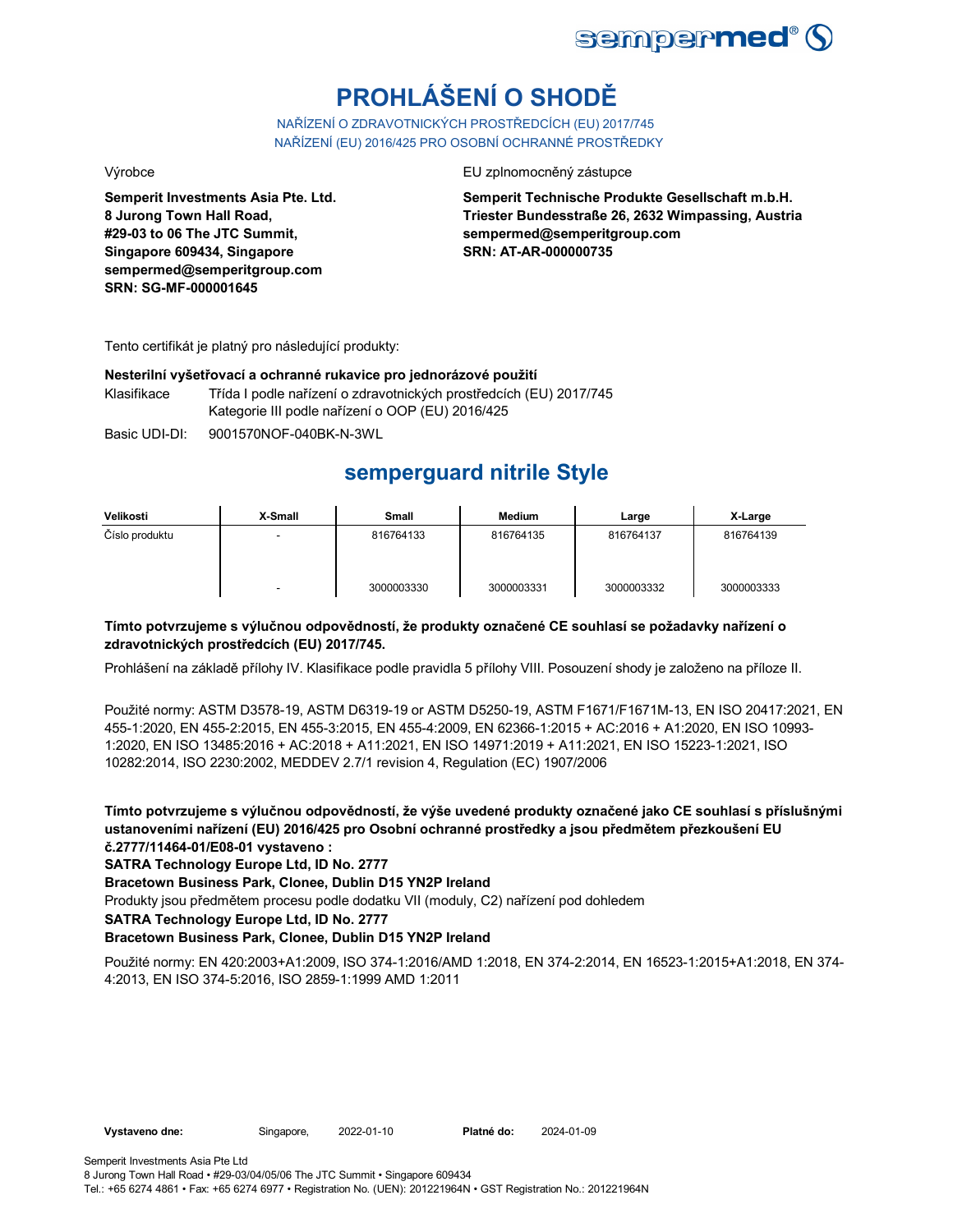

# **VYHLÁSENIE O ZHODE**

NARIADENIE (EU) 2017/745 O ZDRAVOTNÍCKYCH POMÔCKACH NARIADENIE (EÚ) 2016/425 O OSOBNÝCH OCHRANNÝCH PROSTRIEDKOCH

**Semperit Investments Asia Pte. Ltd. 8 Jurong Town Hall Road, #29-03 to 06 The JTC Summit, Singapore 609434, Singapore sempermed@semperitgroup.com SRN: SG-MF-000001645**

#### Výrobca Splnomocnenec pre EÚ

**Semperit Technische Produkte Gesellschaft m.b.H. Triester Bundesstraße 26, 2632 Wimpassing, Austria sempermed@semperitgroup.com SRN: AT-AR-000000735**

Tento certifikát je platný pre nasledujúce body:

#### **Nesterilné vyšetrovacie a ochranné rukavice na jedno použitie**

Klasifikácia: Trieda I podľa Nariadenia (EU) 2017/745 o zdravotníckych pomôckach Kategória III podľa Nariadenia o osobných ochranných pomôckach (EU) 2016/425

Basic UDI-DI: 9001570NOF-040BK-N-3WL

# **semperguard nitrile Style**

| Veľkosti      | X-Small | Small      | Medium     | Large      | X-Large    |
|---------------|---------|------------|------------|------------|------------|
| Výrobné čísla |         | 816764133  | 816764135  | 816764137  | 816764139  |
|               | -       | 3000003330 | 3000003331 | 3000003332 | 3000003333 |

### **Týmto vo svojej výhradnej zodpovednosti potvrdzujeme, že výrobky označené symbolom CE sú v súlade so požiadavkami Nariadenia (EU) 2017/745 o zdravotníckych pomôckach.**

Vyhlásenie na základe prílohy IV. Klasifikácia podľa pravidla 5 prílohy VIII. Posudzovanie zhody je založené na prílohe II.

Súvisiace normy: ASTM D3578-19, ASTM D6319-19 or ASTM D5250-19, ASTM F1671/F1671M-13, EN ISO 20417:2021, EN 455-1:2020, EN 455-2:2015, EN 455-3:2015, EN 455-4:2009, EN 62366-1:2015 + AC:2016 + A1:2020, EN ISO 10993- 1:2020, EN ISO 13485:2016 + AC:2018 + A11:2021, EN ISO 14971:2019 + A11:2021, EN ISO 15223-1:2021, ISO 10282:2014, ISO 2230:2002, MEDDEV 2.7/1 revision 4, Regulation (EC) 1907/2006

### **Týmto vo svojej výhradnej zodpovednosti potvrdzujeme, že výrobky označené symbolom CE sú v súlade so smerodajnými ustanoveniami Nariadenia (EÚ) 2016/425 o osobných ochranných prostriedkoch a sú predmetom EU - Osvedčenia o typovej skúške č. 2777/11464-01/E08-01 vyhotovené :**

### **SATRA Technology Europe Ltd, ID No. 2777**

**Bracetown Business Park, Clonee, Dublin D15 YN2P Ireland**

Výrobky sú predmetom konania podľa dodatku VII (moduly C2) Nariadenia pod dohľadom

#### **SATRA Technology Europe Ltd, ID No. 2777**

#### **Bracetown Business Park, Clonee, Dublin D15 YN2P Ireland**

Súvisiace normy: EN 420:2003+A1:2009, ISO 374-1:2016/AMD 1:2018, EN 374-2:2014, EN 16523-1:2015+A1:2018, EN 374-4:2013, EN ISO 374-5:2016, ISO 2859-1:1999 AMD 1:2011

**Vyhotovené dňa:** Singapore, 2022-01-10

Platné do: 2024-01-09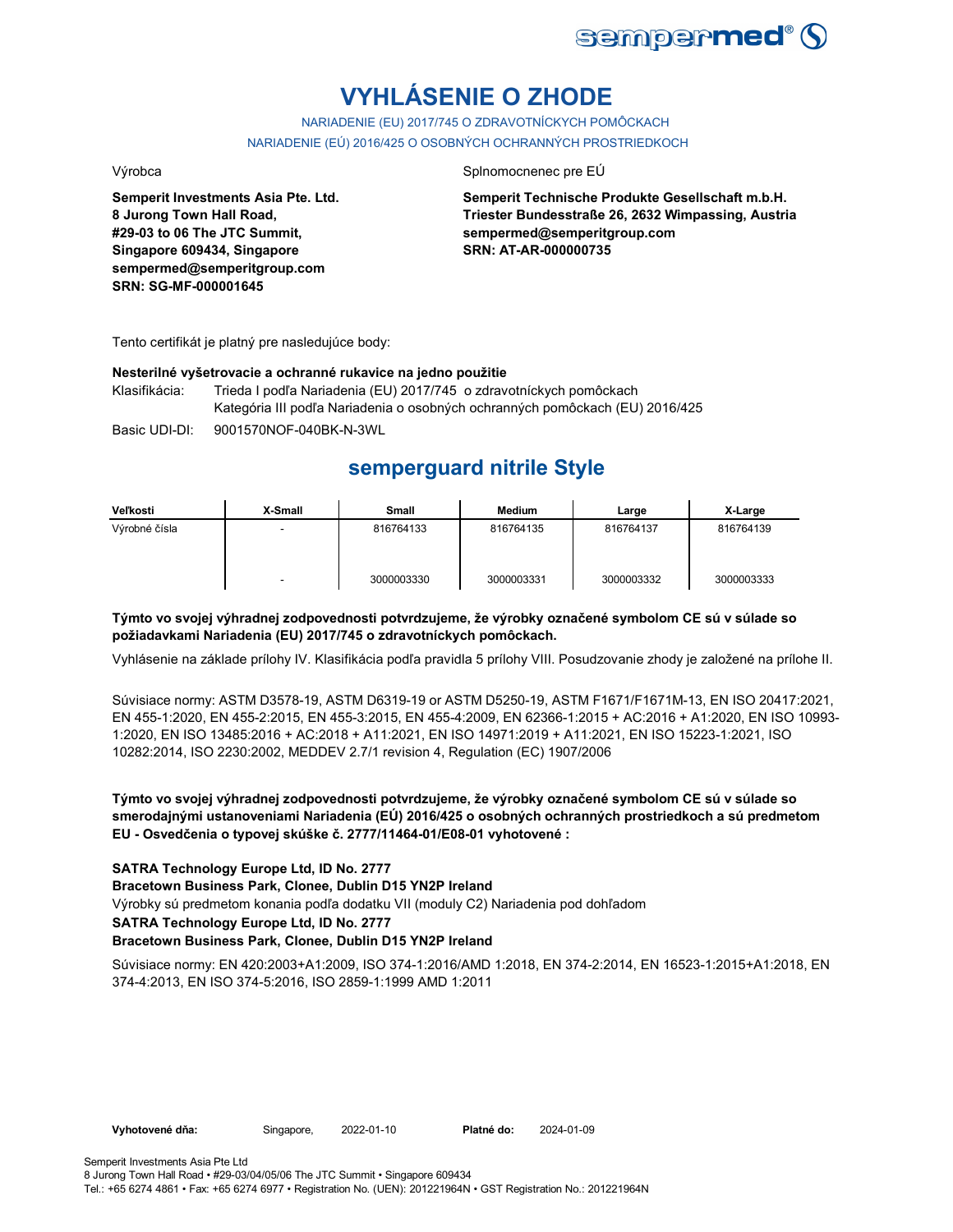

# **MEGFELELŐSÉGI NYILATKOZAT**

ORVOSTECHNIKAI ESZKÖZÖKRŐL SZÓLÓ (EU) 2017/745 RENDELET EGYÉNI VÉDŐESZKÖZÖKRŐL SZÓLÓ (EU) 2016/425 RENDELET

Gyártó EU-meghatalmazott

**Semperit Investments Asia Pte. Ltd. 8 Jurong Town Hall Road, #29-03 to 06 The JTC Summit, Singapore 609434, Singapore sempermed@semperitgroup.com SRN: SG-MF-000001645**

#### **Semperit Technische Produkte Gesellschaft m.b.H. Triester Bundesstraße 26, 2632 Wimpassing, Austria sempermed@semperitgroup.com SRN: AT-AR-000000735**

Ez a tanúsítvány a következő termékekre érvényes:

#### **Egyszer használatos, nem steril vizsgálati- és védőkesztyű**

Osztályozás: I. osztály az orvostechnikai eszközökről szóló (EU) 2017/745 rendelet szerint III. kategória az egyéni védőeszközökről szóló (EU) 2016/425 rendelet szerint

Basic UDI-DI: 9001570NOF-040BK-N-3WL

# **semperguard nitrile Style**

| Méretek    | X-Small | Small      | Medium     | Large      | X-Large    |
|------------|---------|------------|------------|------------|------------|
| Cikkszámok |         | 816764133  | 816764135  | 816764137  | 816764139  |
|            |         | 3000003330 | 3000003331 | 3000003332 | 3000003333 |

### **Ezennel kizárólagos felelősségünk mellett kijelentjük, hogy a CE jelzésű termékek eszközökről szóló (EU) 2017/745 rendelet alapvető előírásainak.**

Con la presente, dichiariamo sotto la nostra esclusiva responsabilità che il prodotto con marchio CE sopra descritto soddisfa i requisiti del regolamento sui dispositivi medici (UE) 2017/745 .

Alkalmazott szabványok: ASTM D3578-19, ASTM D6319-19 or ASTM D5250-19, ASTM F1671/F1671M-13, EN ISO 20417:2021, EN 455-1:2020, EN 455-2:2015, EN 455-3:2015, EN 455-4:2009, EN 62366-1:2015 + AC:2016 + A1:2020, EN ISO 10993-1:2020, EN ISO 13485:2016 + AC:2018 + A11:2021, EN ISO 14971:2019 + A11:2021, EN ISO 15223- 1:2021, ISO 10282:2014, ISO 2230:2002, MEDDEV 2.7/1 revision 4, Regulation (EC) 1907/2006

**Ezennel kizárólagos felelősségünk mellett kijelentjük, hogy a fent említett CE jelzésű termékek megfelelnek az egyéni védőeszközökre irányuló 2016/425/EU rendelet vonatkozó előírásainak és vonatkozik rájuk a megfelelő számú EU-típusvizsgálati tanúsítvány 2777/11464-01/E08-01 kelt : SATRA Technology Europe Ltd, ID No. 2777**

**Bracetown Business Park, Clonee, Dublin D15 YN2P Ireland**

A termékekre vonatkozik a rendelet VII. melléklete (C2 modul) szerinti eljárás a következő személy felügyelete mellett: **SATRA Technology Europe Ltd, ID No. 2777 Bracetown Business Park, Clonee, Dublin D15 YN2P Ireland**

Alkalmazott szabványok: EN 420:2003+A1:2009, ISO 374-1:2016/AMD 1:2018, EN 374-2:2014, EN 16523- 1:2015+A1:2018, EN 374-4:2013, EN ISO 374-5:2016, ISO 2859-1:1999 AMD 1:2011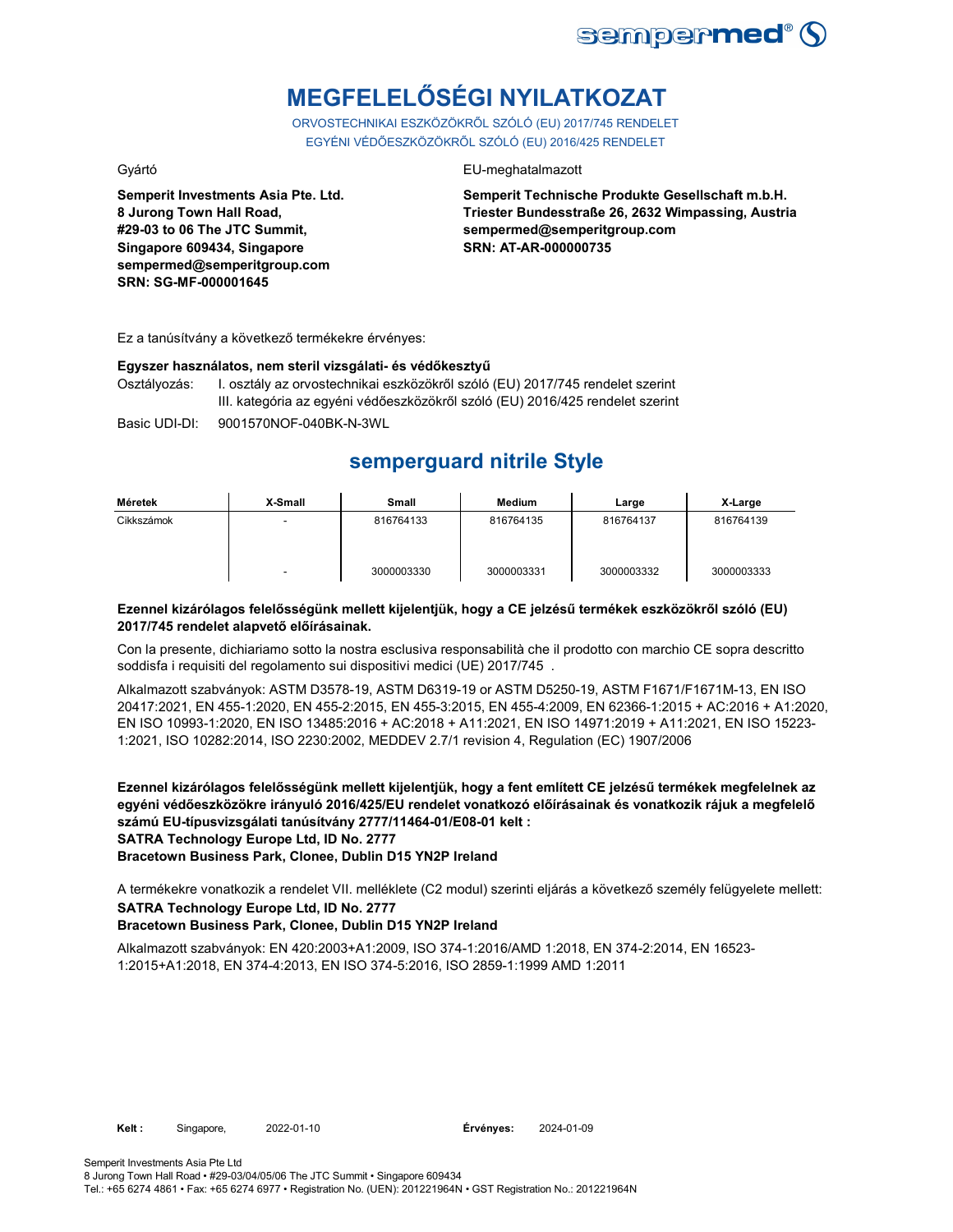

# **IZJAVA O SKLADNOSTI**

UREDBA O MEDICINSKIH PRIPOMOČKIH (EU) 2017/745/EGS UREDBA (EU) 2016/425 ZA OSEBNO VAROVALNO OPREMO

**Semperit Investments Asia Pte. Ltd. 8 Jurong Town Hall Road, #29-03 to 06 The JTC Summit, Singapore 609434, Singapore sempermed@semperitgroup.com SRN: SG-MF-000001645**

#### Proizvajalec Pooblaščen zastopnik EU

**Semperit Technische Produkte Gesellschaft m.b.H. Triester Bundesstraße 26, 2632 Wimpassing, Austria sempermed@semperitgroup.com SRN: AT-AR-000000735**

To potrdilo velja za naslednje izdelke:

#### **Nesterilne zaščitne rokavice in rokavice za preglede za enkratno uporabo**

Klasifikacija: Razred I v skladu z Uredbo o medicinskih pripomočkih (EU) 2017/745/EGS Kategorija III v skladu z Uredbo OVO (EU) 2016/425

Basic UDI-DI: 9001570NOF-040BK-N-3WL

# **semperguard nitrile Style**

| Velikosti         | X-Small | <b>Small</b> | Medium     | Large      | X-Large    |
|-------------------|---------|--------------|------------|------------|------------|
| Številke izdelkov | -       | 816764133    | 816764135  | 816764137  | 816764139  |
|                   |         | 3000003330   | 3000003331 | 3000003332 | 3000003333 |

### **S to izključno odgovornostjo izjavljamo, da so izdelki z oznako CE v skladu z zahtevami Uredbe za medicinske pripomočke (EU) 2017/745.**

Izjava na podlagi Priloge IV. Razvrstitev v skladu s Prilogo VIII k Pravilniku 5. Ocenjevanje skladnosti temelji na Prilogi II.

Uporabljeni standardi: ASTM D3578-19, ASTM D6319-19 or ASTM D5250-19, ASTM F1671/F1671M-13, EN ISO 20417:2021, EN 455-1:2020, EN 455-2:2015, EN 455-3:2015, EN 455-4:2009, EN 62366-1:2015 + AC:2016 + A1:2020, EN ISO 10993-1:2020, EN ISO 13485:2016 + AC:2018 + A11:2021, EN ISO 14971:2019 + A11:2021, EN ISO 15223- 1:2021, ISO 10282:2014, ISO 2230:2002, MEDDEV 2.7/1 revision 4, Regulation (EC) 1907/2006

**S to izključno odgovornostjo izjavljamo, da so zgoraj navedeni izdelki z oznako CE v skladu z bistvenimi zahtevami Uredbe (EU) 2016/425 za osebno varovalno opremo in so predmet certifikata ES o pregledu tipa št. 2777/11464-01/E08-01 izdano :**

**SATRA Technology Europe Ltd, ID No. 2777**

**Bracetown Business Park, Clonee, Dublin D15 YN2P Ireland**

Izdelki so predmet postopka v skladu s Prilogo VII (modul C2) uredbe pod nadzorom

**SATRA Technology Europe Ltd, ID No. 2777**

### **Bracetown Business Park, Clonee, Dublin D15 YN2P Ireland**

Uporabljeni standardi: EN 420:2003+A1:2009, ISO 374-1:2016/AMD 1:2018, EN 374-2:2014, EN 16523-1:2015+A1:2018, EN 374-4:2013, EN ISO 374-5:2016, ISO 2859-1:1999 AMD 1:2011

**Izdano dne:** Singapore, 2022-01-10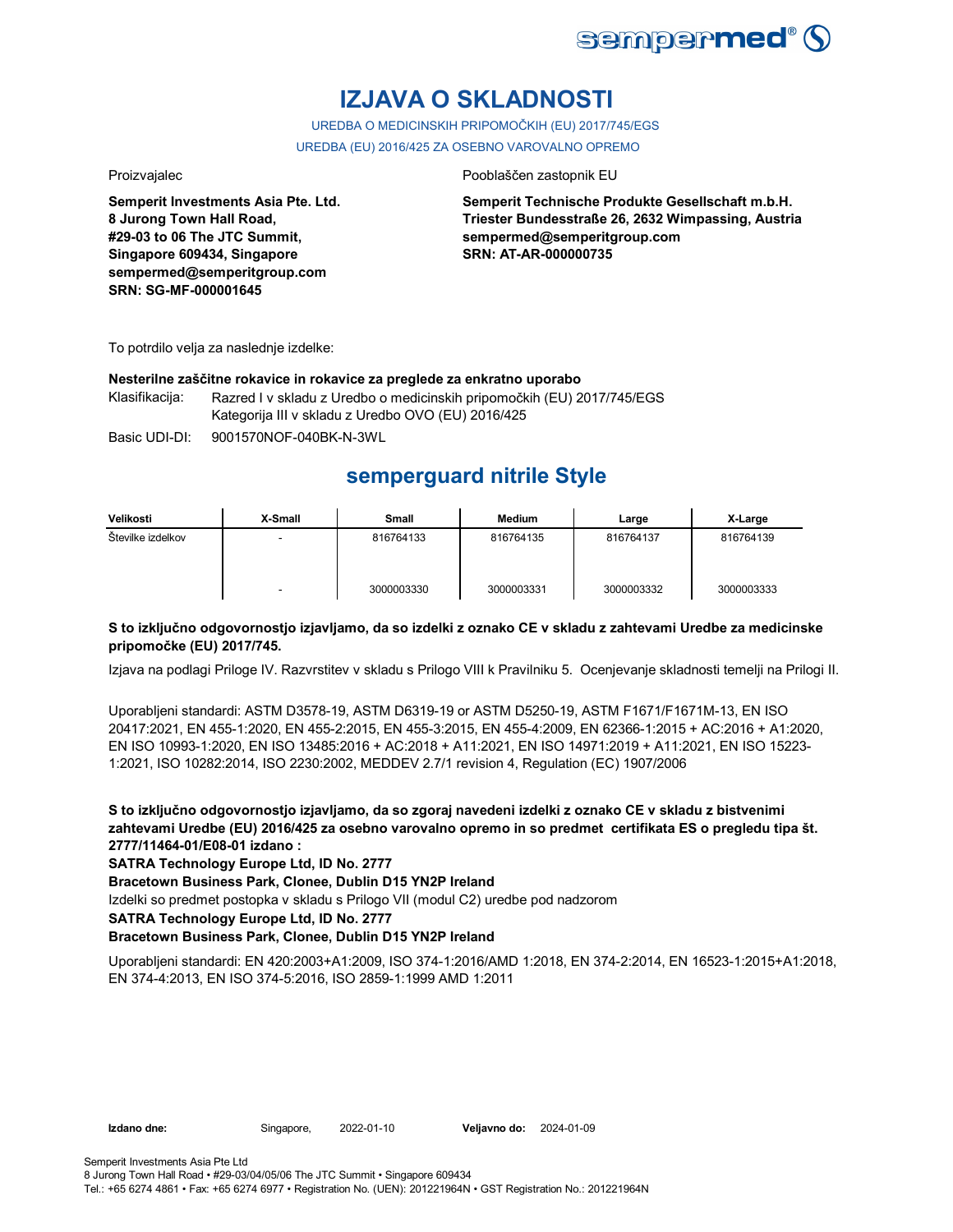

# **IZJAVA O SUKLADNOSTI**

UREDBA O MEDICINSKIM PROIZVODIMA (EU) 2017/745 UREDBA (EU) 2016/425 O OSOBNOJ ZAŠTITNOJ OPREMI

Proizvođač Ovlašteni predstavnik u EU

**Semperit Investments Asia Pte. Ltd. 8 Jurong Town Hall Road, #29-03 to 06 The JTC Summit, Singapore 609434, Singapore sempermed@semperitgroup.com SRN: SG-MF-000001645**

**Semperit Technische Produkte Gesellschaft m.b.H. Triester Bundesstraße 26, 2632 Wimpassing, Austria sempermed@semperitgroup.com SRN: AT-AR-000000735**

Ovaj certifikat vrijedi za sljedeće proizvode:

#### **Nesterilne zaštitne rukavice za pregled za jednokratnu uporabu**

Klasifikacija: Klasa I. prema Direktivi o medicinskim proizvodima (EU) 2017/745 Kategorija III. prema Uredbi o osobnoj zaštitnoj opremi (EU) 2016/425

Basic UDI-DI: 9001570NOF-040BK-N-3WL

# **semperguard nitrile Style**

| Veličine    | X-Small | Small      | <b>Medium</b> | Large      | X-Large    |
|-------------|---------|------------|---------------|------------|------------|
| Br. artikla |         | 816764133  | 816764135     | 816764137  | 816764139  |
|             | ۰       | 3000003330 | 3000003331    | 3000003332 | 3000003333 |

### **Ovim putem izjavljujemo pod punom odgovornošću da su proizvodi s CE oznakom sukladni s zahtjevima Uredbe o medicinskim proizvodima (EU) 2017/745.**

Izjava se temelji na Prilogu IV. Klasifikacija prema pravilu 5, Prilog VIII. Ocjenjivanje sukladnosti prema Prilogu II.

Primijenjene norme: ASTM D3578-19, ASTM D6319-19 or ASTM D5250-19, ASTM F1671/F1671M-13, EN ISO 20417:2021, EN 455-1:2020, EN 455-2:2015, EN 455-3:2015, EN 455-4:2009, EN 62366-1:2015 + AC:2016 + A1:2020, EN ISO 10993-1:2020, EN ISO 13485:2016 + AC:2018 + A11:2021, EN ISO 14971:2019 + A11:2021, EN ISO 15223-1:2021, ISO 10282:2014, ISO 2230:2002, MEDDEV 2.7/1 revision 4, Regulation (EC) 1907/2006

**Ovim putem izjavljujemo pod punom odgovornošću da su prethodno navedeni proizvodi s CE oznakom sukladni s mjerodavnim odredbama Uredbe (EU) 2016/425 o osobnoj zaštitnoj opremi i da su predmet EU certifikata o ispitivanju tipa br.2777/11464-01/E08-01 izdano :**

### **SATRA Technology Europe Ltd, ID No. 2777**

**Bracetown Business Park, Clonee, Dublin D15 YN2P Ireland**

Proizvodi podliježu postupku iz Dodatka VII. (modul C2) Uredbe pod nadzorom

**SATRA Technology Europe Ltd, ID No. 2777**

### **Bracetown Business Park, Clonee, Dublin D15 YN2P Ireland**

Primijenjene norme: EN 420:2003+A1:2009, ISO 374-1:2016/AMD 1:2018, EN 374-2:2014, EN 16523-1:2015+A1:2018, EN 374-4:2013, EN ISO 374-5:2016, ISO 2859-1:1999 AMD 1:2011

**Vrijedi do:** 2024-01-09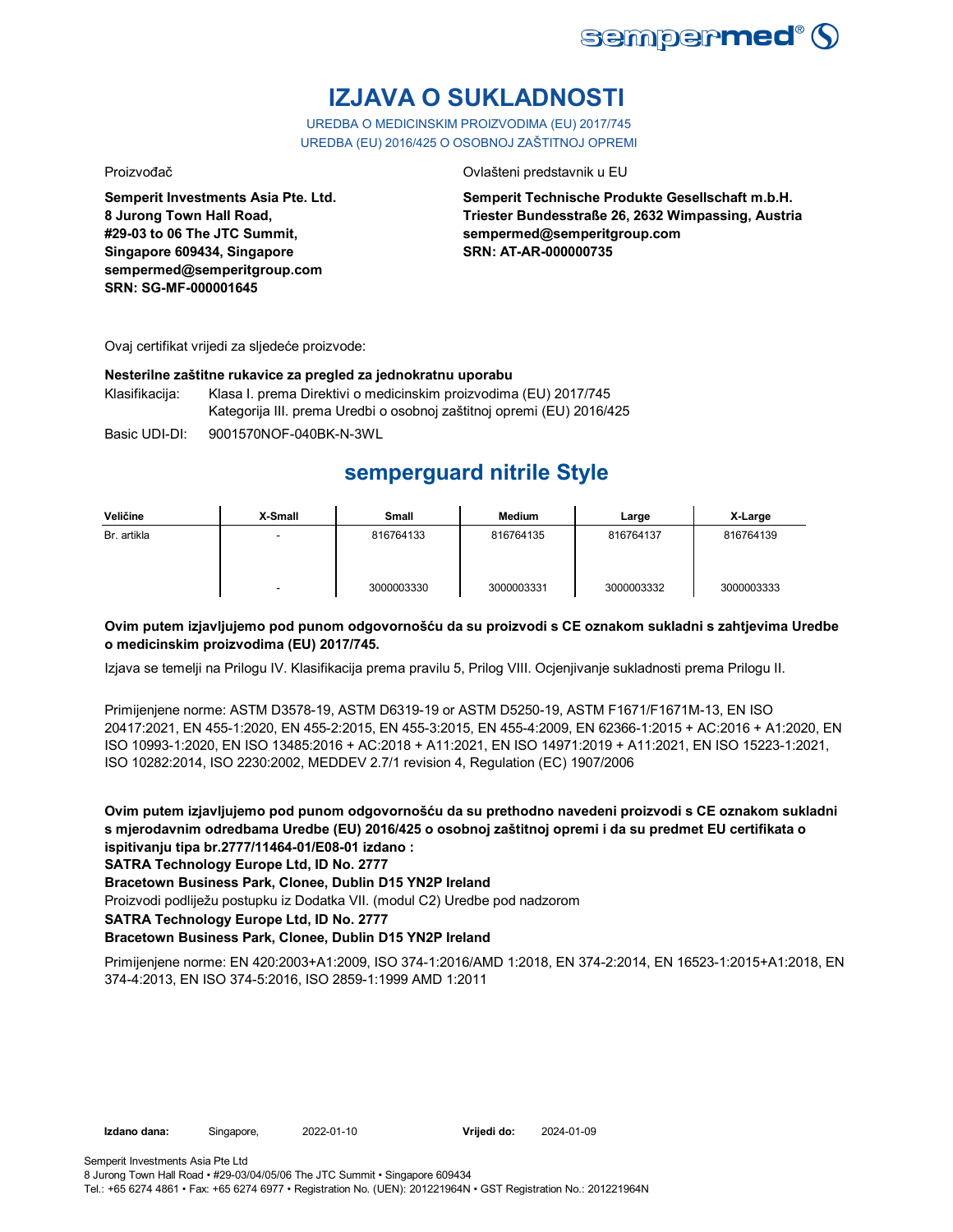

# **DEKLARACJA ZGODNOŚCI**

ROZPORZĄDZENIE W SPRAWIE WYROBÓW MEDYCZNYCH (UE) 2017/745 ROZPORZĄDZENIE W SPRAWIE ŚRODKÓW OCHRONY INDYWIDUALNEJ (UE) 2016/425

**Semperit Investments Asia Pte. Ltd. 8 Jurong Town Hall Road, #29-03 to 06 The JTC Summit, Singapore 609434, Singapore sempermed@semperitgroup.com SRN: SG-MF-000001645**

#### Producent **Autoryzowany przedstawiciel w UE**

**Semperit Technische Produkte Gesellschaft m.b.H. Triester Bundesstraße 26, 2632 Wimpassing, Austria sempermed@semperitgroup.com SRN: AT-AR-000000735**

Niniejszy certyfikat obowiązuje w odniesieniu do następującego produktu:

#### **Niesterylne rękawice medyczne i ochronne jednorazowego użytku**

Klasyfikacja: Klasa I zgodnie z rozporządzeniem (UE) 2017/745 w sprawie wyrobów medycznych Kategoria III zgodnie z rozporządzeniem (UE) 2016/425 w sprawie środków ochrony indywidualnej

Basic UDI-DI: 9001570NOF-040BK-N-3WL

## **semperguard nitrile Style**

| Rozmiary         | X-Small | Small      | Medium     | Large      | X-Large    |
|------------------|---------|------------|------------|------------|------------|
| Numery artykułów |         | 816764133  | 816764135  | 816764137  | 816764139  |
|                  |         | 3000003330 | 3000003331 | 3000003332 | 3000003333 |

#### **Niniejszym oświadczamy, na naszą wyłączną odpowiedzialność, że opisany powyżej produkt z oznakowaniem CE jest zgodny z wymogami rozporządzenia w sprawie wyrobów medycznych (UE) 2017/745.**

Deklaracja na podstawie załącznika IV. Klasyfikacja jest zgodna z zasadą 5, załącznik VIII. Ocenę zgodności przeprowadza się na podstawie załącznika II.

Zastosowane normy: ASTM D3578-19, ASTM D6319-19 or ASTM D5250-19, ASTM F1671/F1671M-13, EN ISO 20417:2021, EN 455-1:2020, EN 455-2:2015, EN 455-3:2015, EN 455-4:2009, EN 62366-1:2015 + AC:2016 + A1:2020, EN ISO 10993-1:2020, EN ISO 13485:2016 + AC:2018 + A11:2021, EN ISO 14971:2019 + A11:2021, EN ISO 15223- 1:2021, ISO 10282:2014, ISO 2230:2002, MEDDEV 2.7/1 revision 4, Regulation (EC) 1907/2006

**Na własną odpowiedzialność oświadczamy niniejszym, że opisany powyżej produkt z oznakowaniem CE jest zgodny z obowiązującymi przepisami rozporządzenia (UE) 2016/425 w sprawie środków ochrony indywidualnej i jest identyczny ze środkami ochrony indywidualnej, których dotyczy certyfikat badania typu UE nr 2777/11464- 01/E08-01 data przez:**

**SATRA Technology Europe Ltd, ID No. 2777**

**Bracetown Business Park, Clonee, Dublin D15 YN2P Ireland**

Produkty podlegają procedurze określonej w załączniku VII (moduł C2) rozporządzenia pod nadzorem

**SATRA Technology Europe Ltd, ID No. 2777**

#### **Bracetown Business Park, Clonee, Dublin D15 YN2P Ireland**

Zastosowane normy: EN 420:2003+A1:2009, ISO 374-1:2016/AMD 1:2018, EN 374-2:2014, EN 16523-1:2015+A1:2018, EN 374-4:2013, EN ISO 374-5:2016, ISO 2859-1:1999 AMD 1:2011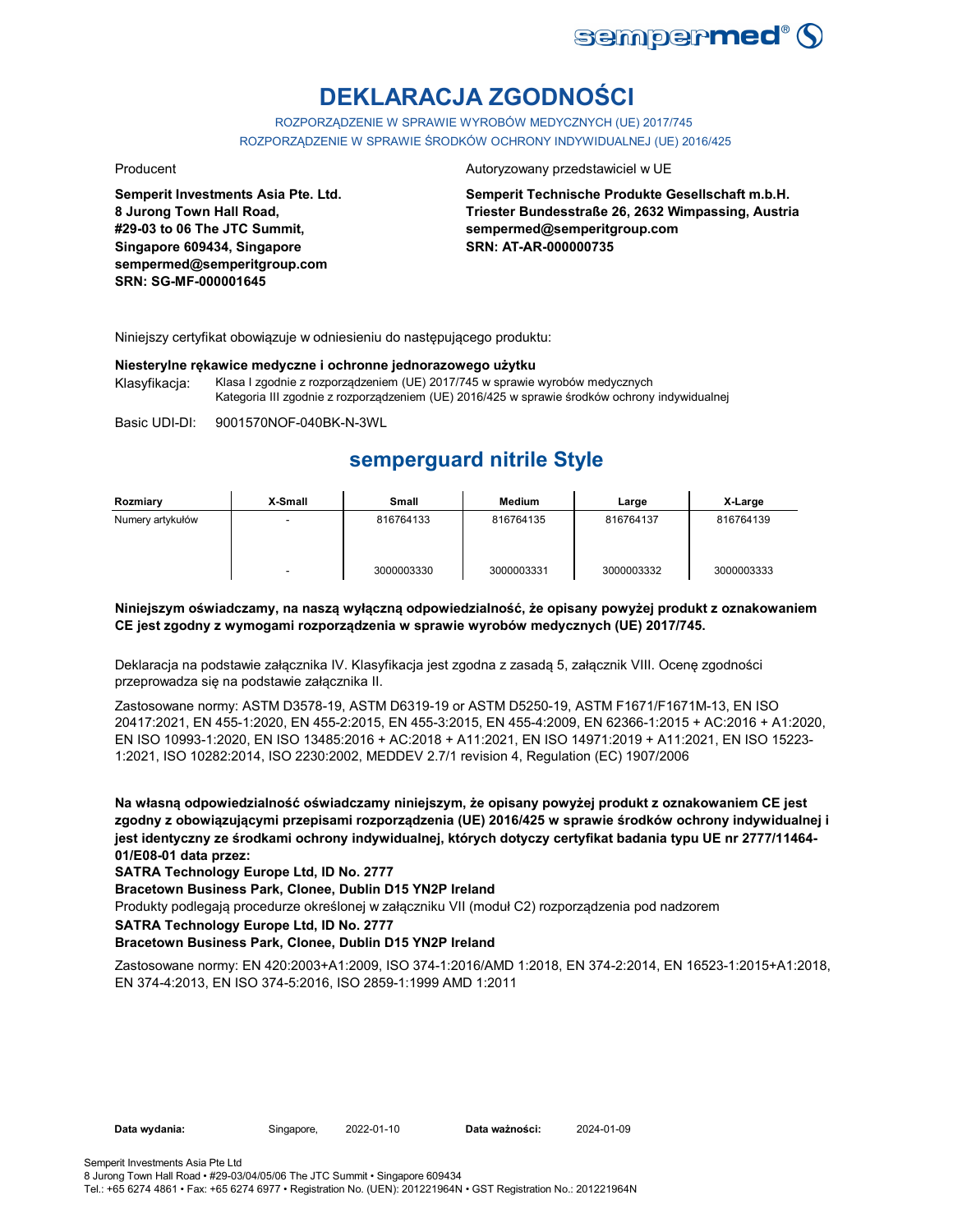

# **DECLARAȚIE DE CONFORMITATE**

REGULAMENTULUI PRIVIND PRODUSELE MEDICALE (EU) 2017/745 REGULAMENTULUI (EU) 2016/425 PENTRU ECHIPAMENTUL PERSONAL DE PROTECȚIE

**Semperit Investments Asia Pte. Ltd. 8 Jurong Town Hall Road, #29-03 to 06 The JTC Summit, Singapore 609434, Singapore sempermed@semperitgroup.com SRN: SG-MF-000001645**

Producător **Producător** Persoană împuternicită EU

**Semperit Technische Produkte Gesellschaft m.b.H. Triester Bundesstraße 26, 2632 Wimpassing, Austria sempermed@semperitgroup.com SRN: AT-AR-000000735**

Acest certificat este valabil pentru următoarele produse:

#### **Mânușă de consult și de protecție nesterilă de unică folosință**

clasificare: Clasa I conform règlementi privind produsele medicale (EU) 2017/745 Categoria III conform ordonanței EPP (EU) 2016/425

Basic UDI-DI: 9001570NOF-040BK-N-3WL

# **semperguard nitrile Style**

| mărimi               | X-Small | <b>Small</b> | <b>Medium</b> | Large      | X-Large    |
|----------------------|---------|--------------|---------------|------------|------------|
| Numerele de articole | ٠       | 816764133    | 816764135     | 816764137  | 816764139  |
|                      | ۰       | 3000003330   | 3000003331    | 3000003332 | 3000003333 |

### **Prin prezenta confirmăm preluând toată responsabilitatea că produsele marcate CE corespund cerințelor din Regulamentului privind produsele medicale (EU) 2017/745 .**

Declarație bazată pe anexa IV. Clasificare în conformitate cu regula 5, anexa VIII. Evaluarea conformității se bazează pe anexa II.

Normele aplicate: ASTM D3578-19, ASTM D6319-19 or ASTM D5250-19, ASTM F1671/F1671M-13, EN ISO 20417:2021, EN 455-1:2020, EN 455-2:2015, EN 455-3:2015, EN 455-4:2009, EN 62366-1:2015 + AC:2016 + A1:2020, EN ISO 10993-1:2020, EN ISO 13485:2016 + AC:2018 + A11:2021, EN ISO 14971:2019 + A11:2021, EN ISO 15223-1:2021, ISO 10282:2014, ISO 2230:2002, MEDDEV 2.7/1 revision 4, Regulation (EC) 1907/2006

**Prin prezenta confirmăm preluând toată responsabilitatea că produsele marcate CE indicate mai sus corespund cerințelor de bază (EU) 2016/425 pentru echipamente personale de protecție și acestea sunt obiectul certificării de tip CE nr. 2777/11464-01/E08-01 eliberat prin:**

**SATRA Technology Europe Ltd, ID No. 2777**

**Bracetown Business Park, Clonee, Dublin D15 YN2P Ireland**

Produsele sunt obiectul procedurii conform anexei VII (modulul C2) sub supravegherea

**SATRA Technology Europe Ltd, ID No. 2777**

### **Bracetown Business Park, Clonee, Dublin D15 YN2P Ireland**

Normele aplicate: EN 420:2003+A1:2009, ISO 374-1:2016/AMD 1:2018, EN 374-2:2014, EN 16523-1:2015+A1:2018, EN 374- 4:2013, EN ISO 374-5:2016, ISO 2859-1:1999 AMD 1:2011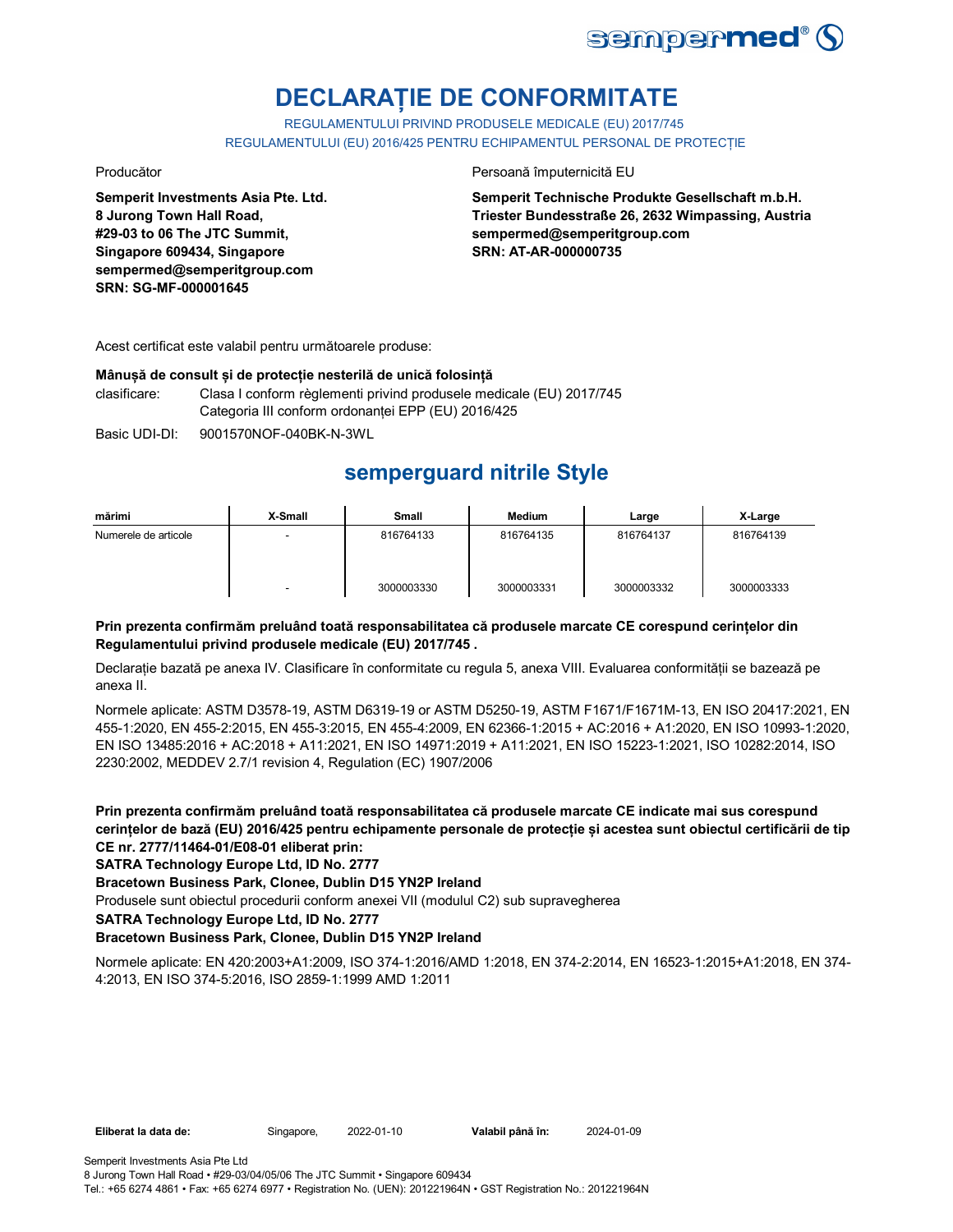

# **ΔΗΛΩΣΗ ΣΥΜΜΟΡΦΩΣΗΣ**

ΚΑΝΟΝΙΣΜΟΣ (EE) 2017/745 ΠΕΡΙ ΙΑΤΡΟΤΕΧΝΟΛΟΓΙΚΩΝ ΠΡΟΪΟΝΤΩΝ ΚΑΝΟΝΙΣΜΟΣ (ΕΕ) 2016/425 ΠΕΡΙ ΜΕΣΩΝ ΑΤΟΜΙΚΗΣ ΠΡΟΣΤΑΣΙΑΣ

**Semperit Investments Asia Pte. Ltd. 8 Jurong Town Hall Road, #29-03 to 06 The JTC Summit, Singapore 609434, Singapore sempermed@semperitgroup.com SRN: SG-MF-000001645**

#### Κατασκευαστής Εξουσιοδοτημένος αντιπρόσωπος στην ΕΕ

**Semperit Technische Produkte Gesellschaft m.b.H. Triester Bundesstraße 26, 2632 Wimpassing, Austria sempermed@semperitgroup.com SRN: AT-AR-000000735**

Το παρόν πιστοποιητικό ισχύει για τα ακόλουθα προϊόντα:

#### **Μη αποστειρωμένο γάντι εξέτασης και προστατευτικό γάντι μιας χρήσης**

Ταξινόμηση: Κατηγορία I σύμφωνα με την Κανονισμό (EU) 2017/745 περί ιατροτεχνολογικών προϊόντων Κατηγορία II σύμφωνα με τον Κανονισμό (ΕΕ) 2016/425 περί ΜΑΠ

Basic UDI-DI: 9001570NOF-040BK-N-3WL 9001570NOF-040BK-N-3W

## **semperguard nitrile Style**

| Μενέθη            | X-Small                  | Small      | <b>Medium</b> | Large      | X-Large    |
|-------------------|--------------------------|------------|---------------|------------|------------|
| Αριθμοί προϊόντος | $\overline{\phantom{a}}$ | 816764133  | 816764135     | 816764137  | 816764139  |
|                   | $\overline{\phantom{a}}$ | 3000003330 | 3000003331    | 3000003332 | 3000003333 |

#### **Δια του παρόντος βεβαιώνουμε υπεύθυνα ότι τα προϊόντα με σήμανση CE ικανοποιούν τις απαιτήσεις της Κανονισμός (EU) 2017/745 περί ιατροτεχνολογικών προϊόντων.**

Δήλωση με βάση το παράρτημα IV. Ταξινόμηση σύμφωνα με τον κανόνα 5, παράρτημα VIII. Η αξιολόγηση της συμμόρφωσης βασίζεται στο παράρτημα II.

Εφαρμοζόμενα πρότυπα: ASTM D3578-19, ASTM D6319-19 or ASTM D5250-19, ASTM F1671/F1671M-13, EN ISO 20417:2021, EN 455-1:2020, EN 455-2:2015, EN 455-3:2015, EN 455-4:2009, EN 62366-1:2015 + AC:2016 + A1:2020, EN ISO 10993-1:2020, EN ISO 13485:2016 + AC:2018 + A11:2021, EN ISO 14971:2019 + A11:2021, EN ISO 15223-1:2021, ISO 10282:2014, ISO 2230:2002, MEDDEV 2.7/1 revision 4, Regulation (EC) 1907/2006

#### **Δια του παρόντος βεβαιώνουμε υπεύθυνα ότι τα ανωτέρω προϊόντα με σήμανση CE ικανοποιούν τις εφαρμοστέες διατάξεις του Κανονισμού (ΕΕ) 2016/425 περί μέσων ατομικής προστασίας και αποτελούν αντικείμενο του πιστοποιητικού εξέτασης τύπου ΕΕ με αρ. 2777/11464-01/E08-01 εκδόθηκε :**

#### **SATRA Technology Europe Ltd, ID No. 2777**

**Bracetown Business Park, Clonee, Dublin D15 YN2P Ireland**

Τα προϊόντα αποτελούν αντικείμενο της μεθόδου που ορίζεται στο Παράρτημα VII (ενότητα C2) του Κανονισμού υπό την επιτήρηση

#### **SATRA Technology Europe Ltd, ID No. 2777**

### **Bracetown Business Park, Clonee, Dublin D15 YN2P Ireland**

Εφαρμοζόμενα πρότυπα: EN 420:2003+A1:2009, ISO 374-1:2016/AMD 1:2018, EN 374-2:2014, EN 16523- 1:2015+A1:2018, EN 374-4:2013, EN ISO 374-5:2016, ISO 2859-1:1999 AMD 1:2011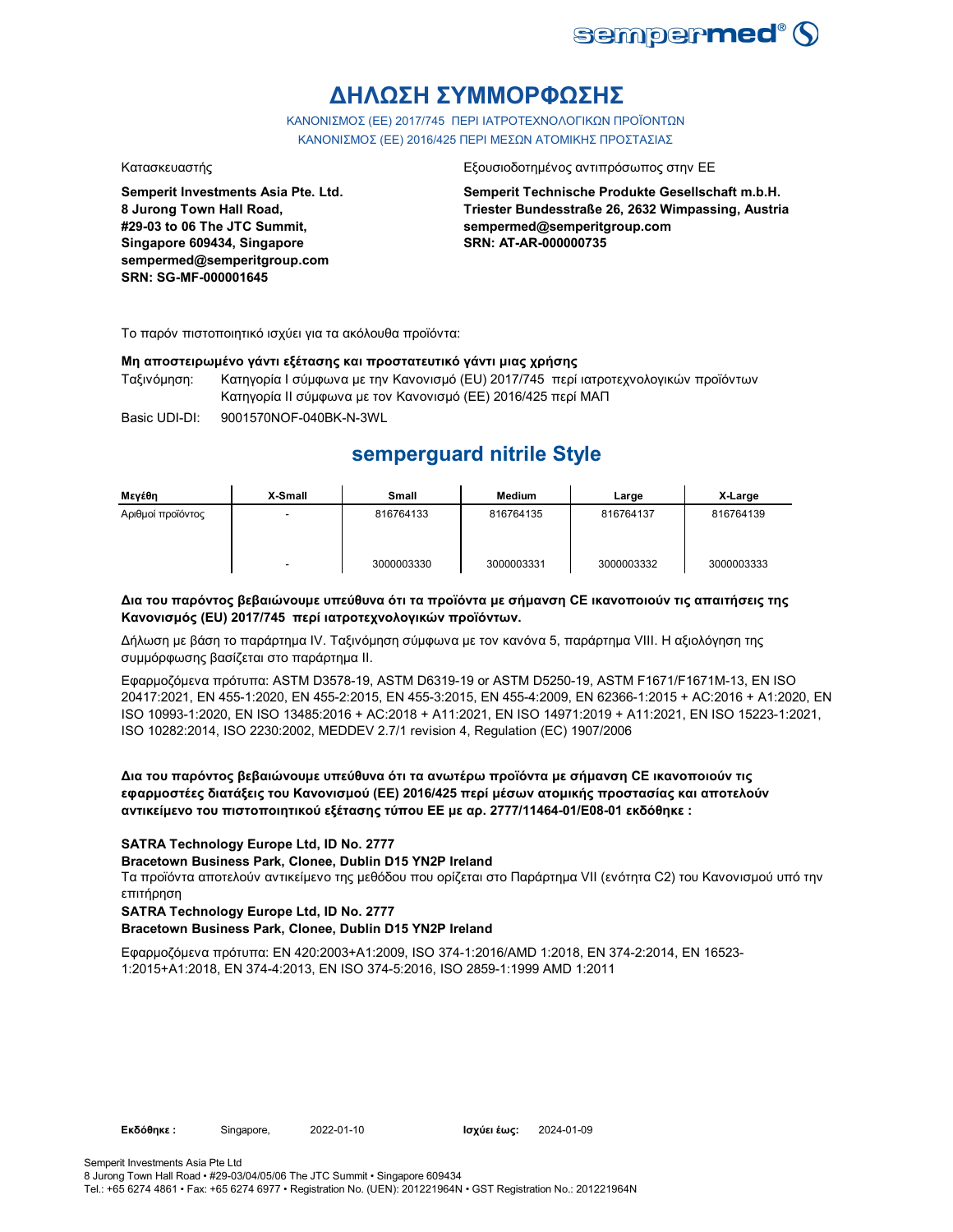

# **ДЕКЛАРАЦИЯ ЗА СЪВМЕСТИМОСТ НА**

РЕГЛАМЕНТ ЗА МЕДИЦИНСКИТЕ ПРОДУКТИ (EU) 2017/745 РЕГЛАМЕНТ (EU) 2016/425 ЗА ЛИЧНИТЕ ПРЕДПАЗНИ СРЕДСТВА

**Semperit Investments Asia Pte. Ltd. 8 Jurong Town Hall Road, #29-03 to 06 The JTC Summit, Singapore 609434, Singapore sempermed@semperitgroup.com SRN: SG-MF-000001645**

Производител Упълномощен представител в ЕС

**Semperit Technische Produkte Gesellschaft m.b.H. Triester Bundesstraße 26, 2632 Wimpassing, Austria sempermed@semperitgroup.com SRN: AT-AR-000000735**

Настоящият сертификат важи за следните продукти:

**Нестерилна ръкавица за преглед и предпазна ръкавици за еднократна употреба**

Класификация: Клас I съгл. Регламент за медицинските продукти (EU) 2017/745

Категория III съгл. Регламент за ЛПС (EU) 2016/425

Basic UDI-DI: 9001570NOF-040BK-N-3WL

# **semperguard nitrile Style**

| Размери              | X-Small | Small      | <b>Medium</b> | Large      | X-Large    |
|----------------------|---------|------------|---------------|------------|------------|
| Номера на артикулите | $\sim$  | 816764133  | 816764135     | 816764137  | 816764139  |
|                      | -       | 3000003330 | 3000003331    | 3000003332 | 3000003333 |

#### **С настоящето потвърждаваме при самостоятелна отговорност, че продуктите с маркировка СЕ съответстват на изисквания от Регламент за медицинските продукти (EU) 2017/745.**

Декларация въз основа на приложение IV. Класификация съгласно правило 5, приложение VIII. Оценката на съответствието се основава на приложение II.

Приложими норми: ASTM D3578-19, ASTM D6319-19 or ASTM D5250-19, ASTM F1671/F1671M-13, EN ISO 20417:2021, EN 455-1:2020, EN 455-2:2015, EN 455-3:2015, EN 455-4:2009, EN 62366-1:2015 + AC:2016 + A1:2020, EN ISO 10993- 1:2020, EN ISO 13485:2016 + AC:2018 + A11:2021, EN ISO 14971:2019 + A11:2021, EN ISO 15223-1:2021, ISO 10282:2014, ISO 2230:2002, MEDDEV 2.7/1 revision 4, Regulation (EC) 1907/2006

### **С настоящето потвърждаваме при самостоятелна отговорност, че горепосочените продукти с маркировка СЕ съответстват на съществените разпоредби на Регламент (EU) 2016/425 за личните предпазни средства и са предмет на сертификата на ЕС за изследване на типа Nr. 2777/11464-01/E08-01 издадено чрез:**

### **SATRA Technology Europe Ltd, ID No. 2777**

**Bracetown Business Park, Clonee, Dublin D15 YN2P Ireland**

Продуктите са предмет на процедурата съгл. Анекс VII (Модул С2) от Регламента под надзора на

#### **SATRA Technology Europe Ltd, ID No. 2777**

### **Bracetown Business Park, Clonee, Dublin D15 YN2P Ireland**

Приложими норми: EN 420:2003+A1:2009, ISO 374-1:2016/AMD 1:2018, EN 374-2:2014, EN 16523-1:2015+A1:2018, EN 374-4:2013, EN ISO 374-5:2016, ISO 2859-1:1999 AMD 1:2011

**Издадено на:** Singapore, **Важи до:**

2024-01-09